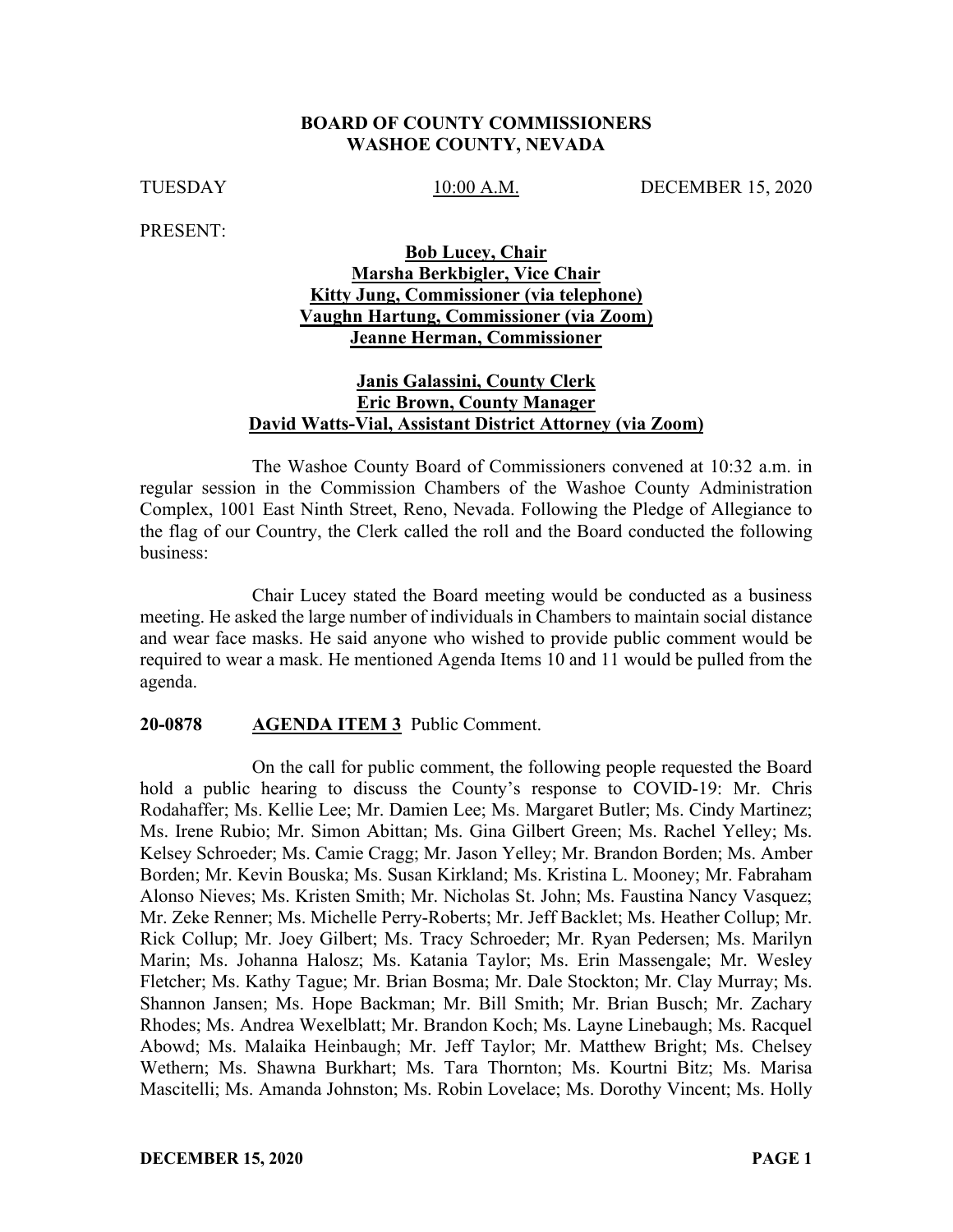Cortez; Mr. Neal Sickles; Mr. Brian Spoon; Ms. Gloria Pecson; Ms. Rosemarie Huff; Ms. Brandy DeMara; Ms. Eileen Freeman; Ms. Susan Van Ness; Ms. Sara Yelowitz; Mr. Drew Kachurak; Ms. Danielle Wells; Dr. Joseph R. Kramer; Ms. Melissa Brown; Ms. Pauli Jones; Ms. Jennifer Whalen; Ms. Regina Diaz; and Ms. Sevina Versales.

The above individuals supplied the following reasons for their request: frustration about mandates and restrictions; consternation about capacity limitations for businesses; the rights of citizens to earn a living; the belief that too many residents were losing their sense of purpose; the long-lasting effects of the Washoe County School District's (WCSD's) decisions on students; the conviction that parents should be able to make decisions for their children; the belief that children should be able to receive an inperson education; the struggles children experienced with distance education; the inability of working parents to stay home while their children attended school remotely; the belief that children should be able to participate in sports; the increase in clinical depression among school-aged youth; WCSD's Board of Trustees' lack of concern about depression due to isolation; the frustration about political bureaucracy and inaction; the financial difficulties many business owners were experiencing; the increased incidence of suicide; the frustration about and discomfort from wearing face masks; the feeling of being ostracized as a company if the owner decided not to wear a mask; the assertion that the future direction of the community response to COVID-19 (C19) needed to be made by County residents; the negative economic, social, and emotional effects of the current C19 response strategy; the negative effect of isolation on seniors living in congregate housing; the conviction that businesses could not survive at 25 percent capacity; concern about the financial futures of the County and State if businesses did not survive the C19 response; the misuse of law enforcement against law-abiding citizens; the belief that the Governor's restrictions were unconstitutional; the duty of the Board to defend the constitutional rights of its citizens; the inconsistency of the C19 response; the loss of health benefits because people were avoiding health clubs; the assertion that shutdowns had not worked; the increase in homelessness; the fear that the response to C19 could not be worse than the pandemic; the need for reasonable decisions in the future; the inability of individuals with health-related difficulties to patronize businesses because they could not wear masks; the belief that known treatments were not being administered; the assertion that kids were not learning; the belief that C19 was a hoax; the length of time children were spending on the computer each day because of distance learning; the need to work together; the need to follow health and safety protocols; the unsustainability of the current C19 response; the increase in drug abuse due to isolation and hopelessness; the desire for gyms to be classified as essential businesses; the impression that small businesses were subjected to greater scrutiny than large corporations; the risk of business owners being sued for discrimination and violating the Americans with Disabilities Act; the observation that the Governor's mandates were unproven and unscientific; the reflection that C19 data did not align with the Governor's restrictions; the evidence that gyms were not the main source of mass C19 spread; the money spent by small businesses on modifications, safety precautions, and additional cleaning services without the ability to recuperate those costs; the desire to hear firsthand accounts from health professionals dealing with the virus; the appeal for elected County officials to take a leadership stance; concern about increased domestic violence; concern about the high unemployment rate and delays with unemployment claims; the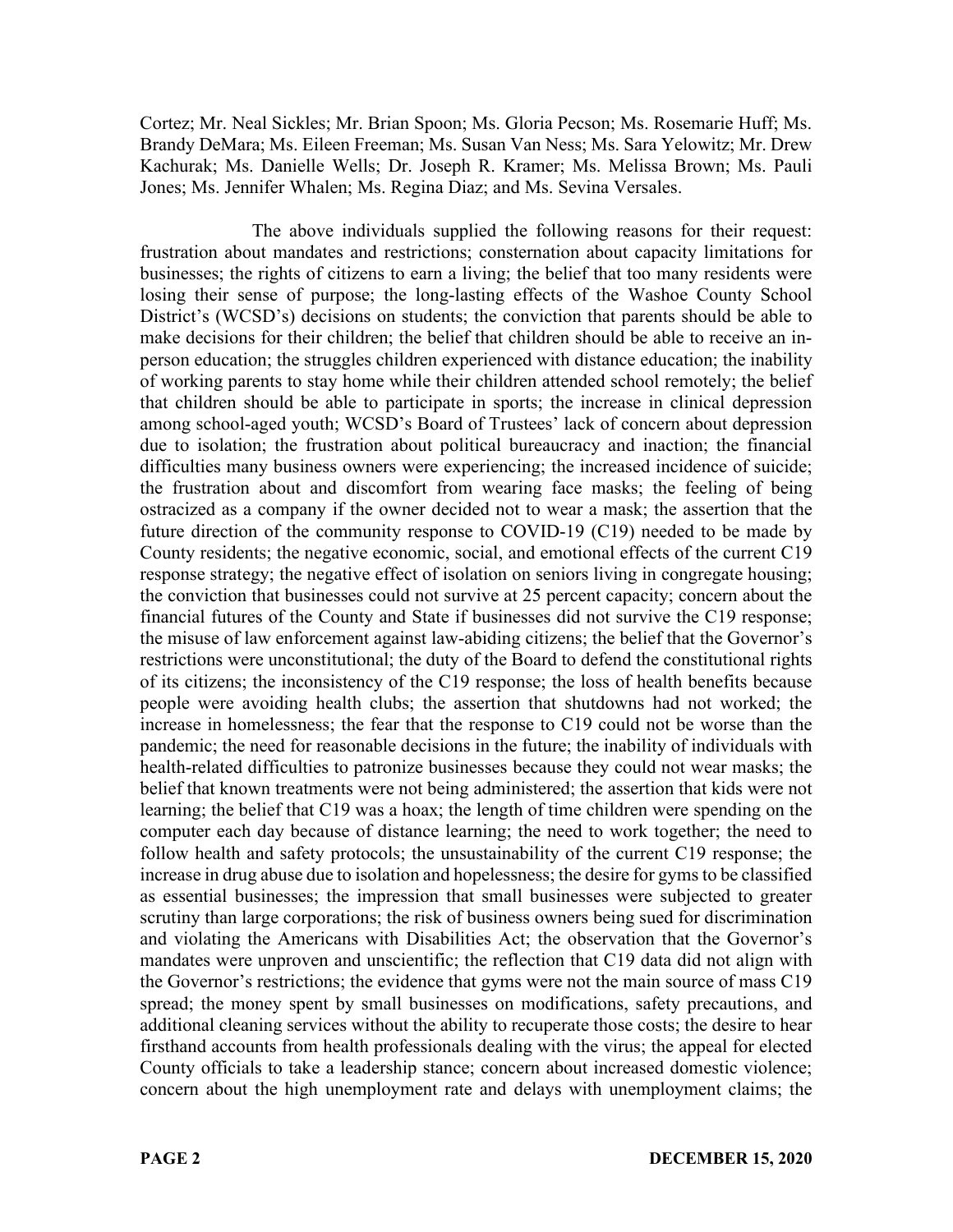unease about inhaling carbon monoxide when wearing masks; the apprehension that a loss of jobs would result in increased crime; the concern about the rise in obesity which would put people in the at-risk category for C19; the lack of correlation between Nevada being one of the most restrictive states and its case totals; the concern that the transfer of wealth from small businesses to large corporations would be felt for years; the observation that polymerase chain reaction (PCR) tests were unreliable; the disconnect between claims that Renown Hospital was over capacity and the overflow facility being empty; the effects that the proliferation of fear had on many small businesses; consternation over not being able to hold weddings or funerals; the belief that C19 responses needed to be specific to each community and business; the increase in homicides in the state; concern about low-income families; the belief that the pandemic amounted to a bad flu year; business owners' concerns about Occupational Safety and Health Administration fines; the belief that the essential worker plan was arbitrary; the lack of confidence in the Governor's decisions; the inability to attend church; the incongruity of teenagers being able to work in retail stores but not attend school; concerns about the efficacy of wearing face masks; the belief that recoveries were underreported; and the conviction that citizens were losing confidence in government and the health care system.

The above individuals made the following suggestions: the Board should hold a public hearing and present as much new information as possible before making decisions; the Commissioners should try living on 25 percent of their income as business owners were asked to do; the WCSD should go back to full-time, in-person instruction; children should resume playing sports; the County should take a stance against the unlawful mandates and restrictions; the County should open up completely; a panel of experts should be assembled to decide future actions; the Health District should list the number of suicides, attempted suicides, and cases of domestic violence along with C19 statistics; District Health Officer Kevin Dick should participate in a public hearing where he could be questioned about his education, qualifications, and the scientific information used for his recommendations; Mr. Dick should be deposed under oath; and PCR tests should be run at a lower cycle threshold amplification to reduce the number of false positives.

Using the Zoom app, Ms. Carole Black mentioned the Tahoe Transportation District's (TTD's) plan to purchase property in Incline Village (IV) for an upcoming project. She said the TTD established a subgroup the prior week to oversee further evaluation of the proposal. She requested that an IV resident be added to the subgroup, along with incoming District 1 Commissioner Alexis Hill and Andy Chapman, President of the Incline Village Crystal Bay Visitors Bureau. She noted an earthquake fault on the property would need to be considered. She thanked Vice Chair Berkbigler for her hard work and responsiveness during her tenure on the Board.

The following individuals were not present when called: Ms. Heather Toole; Mr. Philip H. Dunievitz; Ms. Katrina Pedersen; Ms. Andrea Villatora; Mr. Brad Royle; Ms. Susan L. Howell; Ms. Pearl Laperla; Ms. Andrea Wexelblatt; Ms. Alexa Carney; Ms. Nicole Koch; Ms. Heather Allison; Mr. Neil Rombardo; Mr. Andrew Caudill; Ms. Claudia Johnson; Mr. Jonathan Boesen; Ms. Lisa Wethern; Mr. Riely Rain Wethern; Dr. J.S. McElhinney III; Mr. Adam Wexelblatt; Mr. Memo Vazquez; Ms. Nicole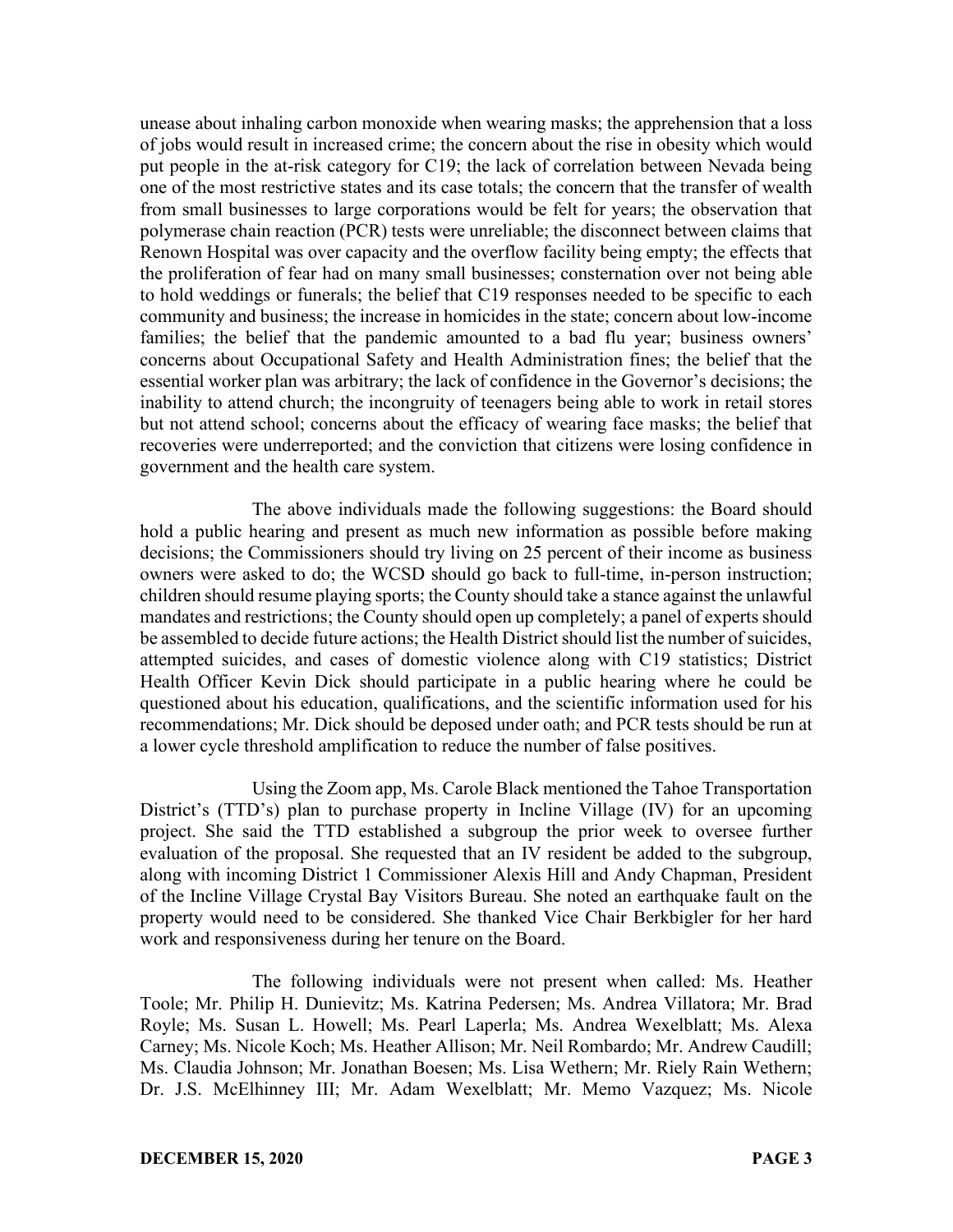Medeivos; Dr. Thomas Lee; Ms. Meghann Thibodeaux; Ms. Stacy Stewart; Ms. Barb Mathers; Ms. Nancy Jones; Ms. Patty Toone; Ms. Deanna Mandichak; and Mr. Richard Green.

County Clerk Janis Galassini noted Mr. Nicholas St. John and Ms. Layne Linebaugh submitted documents, copies of which were placed on the record. She advised the Board she received emailed public comments from Ms. Elise Weatherly, Ms. Cathy Logan, and Mr. Dreu Edward Murin, which she placed on the record.

**1:40 p.m. The Board recessed.**

## **2:41 p.m. The Board reconvened with all members present.**

## **20-0879 AGENDA ITEM 4** Announcements/Reports.

County Manager Eric Brown indicated the County received the first shipment of approximately 3,600 doses of COVID-19 (C19) vaccines, which would be distributed to Saint Mary's Regional Medical Center, Renown Regional Medical Center, Northern Nevada Medical Center, and Incline Village Community Hospital. He commented the Health District had worked with the State and the Centers for Disease Control and Prevention to develop a vaccination plan. He wanted the public to know vaccines would be prioritized for front-line health care workers and those in elderly congregate care settings first. Residents should not call the Health District or the County to inquire about getting the vaccine as it would likely not be available until late January or early February; the Health District would continue to update the public. He announced local media partners would broadcast a C19 community impact update on December 16 from 6:00 p.m. to 6:30 p.m., which would feature firsthand information provided by local health leaders in the community.

Mr. Brown stated the County provided more than 40 employees to help the Washoe County School District (WCSD) expand its contact tracing capacity. He thanked the Libraries, Sheriff's Office, and Technical Services for their efforts.

Mr. Brown noted Consent Agenda Item 8C1 was the appointment of Kelly Echeverria as Emergency Management Administrator upon Aaron Kenneston's retirement; he congratulated Ms. Echeverria. He stated Agenda Item 9 would be pulled from the agenda since the settlement agreement for that item had not been complete yet, and he indicated it would be reagendized for a future meeting.

Commissioner Herman appreciated the public relaying their concerns related to C19 and said her only experience with disease was when she contracted diphtheria as a child and was quarantined to eliminate the spread. She understood the economic situation and was a proponent to keeping recreation areas open for people to enjoy outdoor activities safely. She requested Manager Brown and Chair Lucey explore the possibility of holding a public meeting with experts available to address public concerns.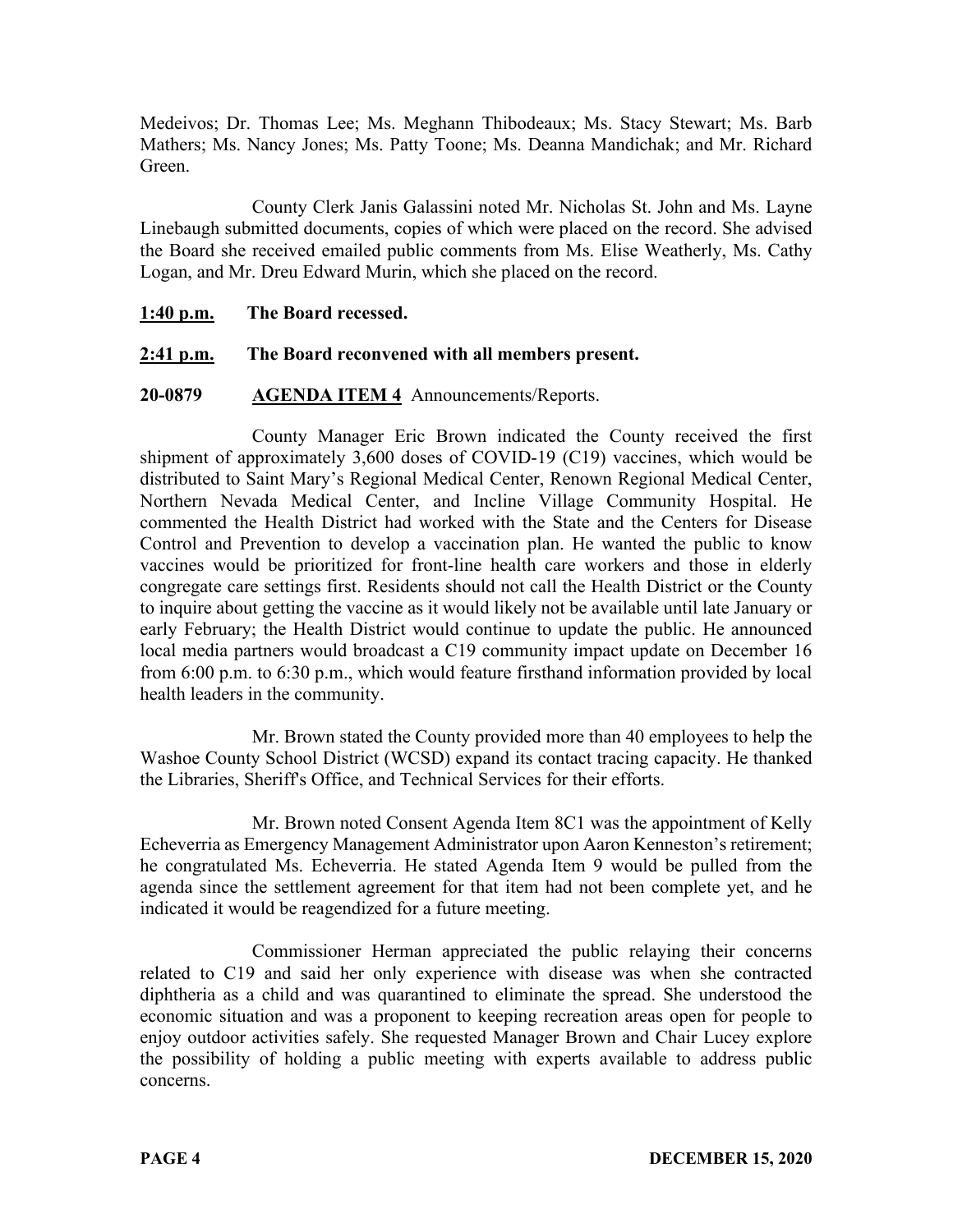Commissioner Hartung agreed a public forum was needed but wondered who would be involved in the conversation. He thought that needed to be left to the discretion of Mr. Brown, the Chair, and the Vice Chair. He sympathized with the public's frustration as his family had also been affected by C19.

Vice Chair Berkbigler brought up County employees helping the WCSD with contact tracing and stressed the importance of reopening schools and determining who was being exposed. She admired the County's regional approach of helping community partners and the other jurisdictions whenever the need arose. She agreed people needed to express concerns and seek answers from professionals and County officials. She mentioned several people close to her had been affected by C19. She agreed there was a need to address commerce during this pandemic. She thought a panel of healthcare professionals and government officials from the County and the State should discuss the citizens' concerns. She did not believe a public hearing would help resolve the issue.

Chair Lucey admitted the public comments had been an eye-opener for the Board and he thanked the public for expressing their concerns. He said the County worked tirelessly over the past months to protect vulnerable citizens, businesses, school children, and churches. He asserted the Commissioners were members of the community and business owners, and they were trying to make the best decisions for the entire community. He emphasized every business was essential and admitted it was difficult to be a business owner during these times. He disputed a comment made about the County being the firewall between citizens and the State; the State was the decision maker and the Board worked with the State to uphold directives. Suicide and domestic violence were serious issues and he said the County was working with the State to address them; some individuals within the community, however, felt differently. The job of a Commissioner was to be balanced and just for everyone. He assured the public that the County was working to address concerns, although people felt situations were not being addressed. He stated resolutions would not happen overnight and everyone needed to work together for changes to occur. He brought up that people did not like wearing masks and social distancing, but those actions were necessary to stop the spread of C19. He admitted he wanted to visit his grandfather, but it was not worth placing his grandfather's life in jeopardy because people were dying from C19 exposure. He asked the public to be patient because divisiveness did not help the situation. He urged people to be considerate and humble, and understand that people were hurting. He apologized for people feeling as if their concerns were not being addressed, stating that Washoe County was working with regional partners on issues related to youth sports and small businesses. He explained the WCSD was responsible for youth sports, the Cities of Reno and Sparks oversaw small businesses in those jurisdictions, and the Health District was responsible for the health of the community.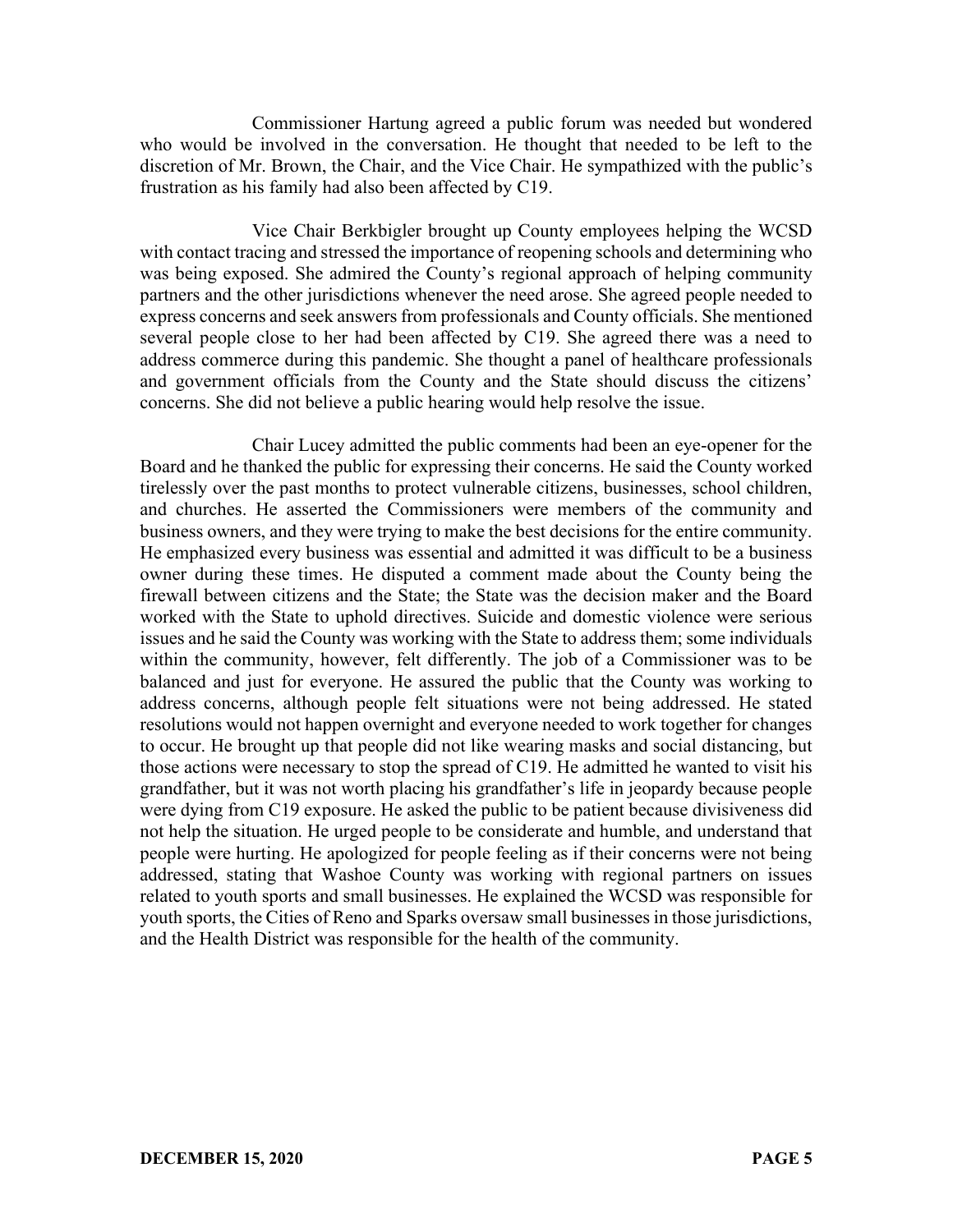**20-0880 AGENDA ITEM 5** Recognition of Washoe County employees receiving Safety Awards by the Safety Committee Chair, Deputy Melinda Vander-Heyden. Deputy Gianna Gard, WCSO Charles Robinson, Assessor

Chair Lucey acknowledged the two County employees who received Safety Awards from the Safety Committee. He recounted the stories of how Deputy Gianna Gard saved the life of another deputy who had been chocking, and how Charles Robinson identified an irregularity with a computer which allowed Technology Services to quarantine a computer virus before the County could be affected. He noted cybersecurity continued to be a serious concern. He thanked County employees for performing their work on a daily basis as well as taking on additional tasks when the need arose.

## **PROCLAMATIONS**

**20-0881 6A** Proclaim the month of January 2021 as National Radon Action Month. Manager's Office. (All Commission Districts.)

Vice Chair Berkbigler said the County tried to raise awareness every year because levels of radon were high in northern Nevada. She read the Proclamation.

**20-0882 6B** Recognize the dedicated public service to Washoe County by Juvenile Services Director, Frank W. Cervantes as a result of his pending retirement on January 8, 2021. Manager's Office. (All Commission Districts.)

Chair Lucey said that, as the director of the Jan Evans Juvenile Justice Center (JEJJC), Mr. Cervantes worked tirelessly to ensure vulnerable youth in the community had an opportunity to change their path and improve their lives. He stated Mr. Cervantes would be greatly missed as a friend, colleague, and servant to the community. He read the Proclamation.

Using the Zoom app, Mr. Cervantes thanked Chair Lucey for the kind words. He said his public service had been a privilege. He had not anticipated he would have the opportunity to lead a dynamic juvenile justice organization such as the JEJJC when he began his career. He attributed his successes as director to the professional, committed, and truly client-centered staff at the JEJJC, which he believed to be a model of juvenile justice excellence. He stated the Board, the Manager's Office, and the Second Judicial Court provided leadership, resources, and support to juvenile services that had directly benefitted kids and families in the community. He thanked the Board for their support.

Chair Lucey expressed appreciation for Mr. Cervantes' dedication. He congratulated him for his service and wished him the best for his retirement. Commissioner Hartung added his thanks to Mr. Cervantes for his service, noting he would be sorely missed.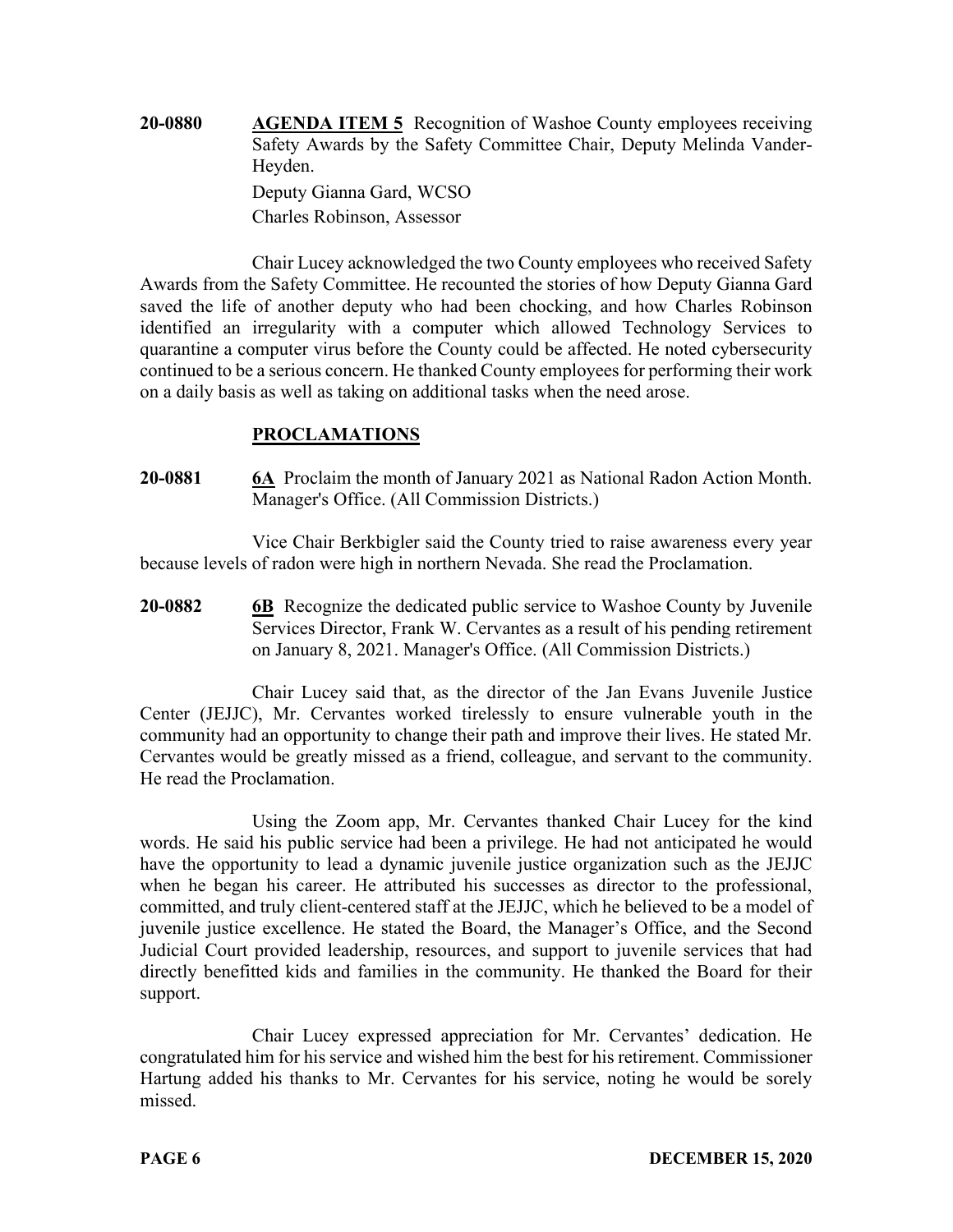Commissioner Jung thanked Mr. Cervantes for his service. She commended public servants who were retiring from local government jobs for their dedication. She asserted that public service displayed the highest level of democratic values in American citizens. She congratulated Mr. Cervantes.

**20-0883 6C** Recognize the dedicated public service to Washoe County by Emergency Management Administrator Aaron R. Kenneston as a result of his pending retirement on January 4, 2021. Manager's Office. (All Commission Districts.)

Using the Zoom app, Assistant County Manager Kate Thomas said she had been fortunate to work with Aaron Kenneston during her three years with the County, and in her previous capacities with the City of Reno and the State of Nevada. She stated Mr. Kenneston's professionalism and dedication would be missed by everyone. She said Mr. Kenneston had worked to ensure the community was resilient and robust when responding to emergencies. During his tenure, he faced emergencies such as floods, wildfires, the Air Race crash, civil unrest, and the current COVID-19 (C19) pandemic. She mentioned Mr. Kenneston secured a regional trip for local leaders and first responders to attend the Federal Emergency Management Agency's Emergency Management Institute, although the trip was canceled because of C19. One of Mr. Kenneston's final accomplishments was making Washoe County one of the elite national leaders in emergency management by earning accreditation through the Emergency Management Accreditation Program. She thanked Mr. Kenneston for his service, noting he would be missed.

County Manager Eric Brown read the Proclamation.

Using the Zoom app, Mr. Kenneston said it had been an honor and pleasure

to serve.

Vice Chair Berkbigler thanked Mr. Kenneston for everything he had done. She knew he would enjoy retirement and hoped to see him on the golf course.

Commissioner Jung praised Mr. Kenneston's approach to emergency management because he was always a calming influence. She noted Mr. Kenneston led the community through significant changes and major catastrophes. She knew that maintaining his calm demeanor had to take a toll, so she hoped he would truly enjoy his retirement. She assured him he had made a difference to the community, and she thanked him for his service.

Commissioner Hartung thanked Mr. Kenneston for his service to Washoe County. He extended wishes for a well-deserved retirement. Commissioner Herman said Mr. Kenneston should enjoy his retirement.

Chair Lucey agreed with the sentiments of the other Commissioners. He said working with Mr. Kenneston had been enjoyable and educational. As Commissioner Jung mentioned, Mr. Kenneston had a unique ability to instill calm in those around him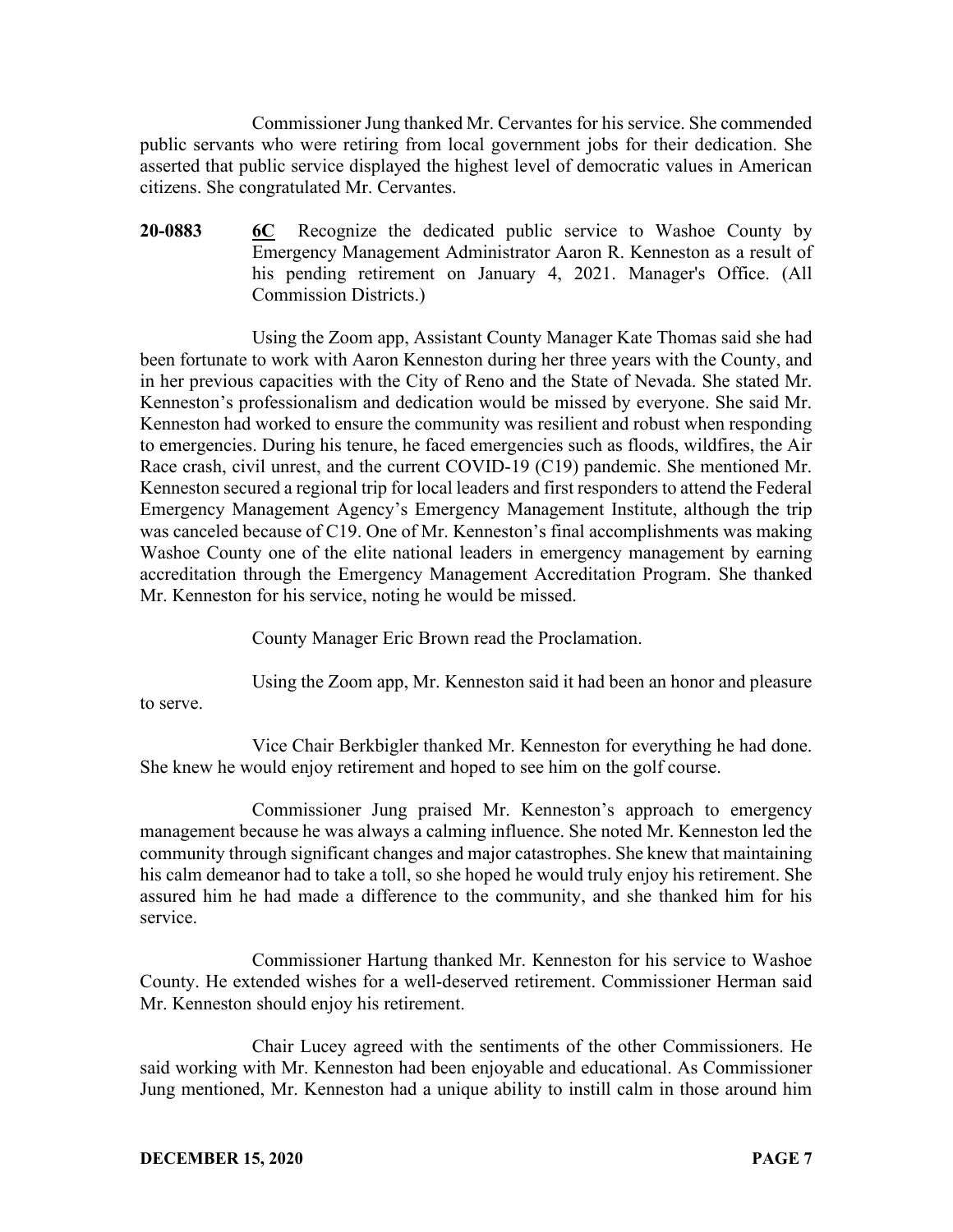during some of the most intense and challenging situations. He said Mr. Kenneston set a very high standard, but he also trained his staff well. He wished him the best in his retirement.

**20-0884 6D** Recognize the dedicated public service to Washoe County by Commissioner Marsha Berkbigler as a result of her pending retirement on January 3, 2021. Manager's Office. (All Commission Districts.)

Chair Lucey mentioned Vice Chair Berkbigler's daughter Alicia Berkbigler was present in Chambers. The Manager's Office and the Board presented a video showcasing Vice Chair Berkbigler's service to Washoe County.

Chair Lucey said Vice Chair Berkbigler would be deeply missed. He read the Proclamation and presented it to the Vice Chair. He thanked her for everything she had done for the County and congratulated her on her retirement.

Commissioner Jung commended Vice Chair Berkbigler for her willingness to run for a political office during a very challenging time. She expressed admiration for Vice Chair Berkbigler's persistence, her compassionate approach to employee labor negotiations, and her commitment to excellence as a County. She stated the community would always be indebted to Vice Chair Berkbigler for everything she had done for the County.

Commissioner Hartung spoke about how he and Vice Chair Berkbigler met and he recounted a few milestones from her career. He expressed appreciation for her hard work, noting she had participated in many projects and experienced many triumphs. He said Vice Chair Berkbigler would be sorely missed.

Commissioner Herman said working with Vice Chair Berkbigler had been a pleasure. She thanked Vice Chair Berkbigler for the knowledge she imparted during her tenure, saying she would be missed.

Vice Chair Berkbigler said serving on the Board had been a pleasure.

Assistant District Attorney David Watts-Vial said working with and getting to know Vice Chair Berkbigler had been an honor and a privilege. He mentioned he and Vice Chair Berkbigler had many occasions to collaborate during the past year and he observed how hard she worked for her constituents, how tough she could be when she advocated for things she cared about, and that she was not afraid to make difficult decisions. He observed Vice Chair Berkbigler had the ability to take into account how a decision would impact people before she voted on issues. He agreed with Commissioner Jung's statement that it took a special person to make the move from being a member of the public to an elected official. He noted making decisions that would affect people's lives was difficult, but Vice Chair Berkbigler had done it well. He applauded her for serving as a leader for the County and wished her the best in her retirement.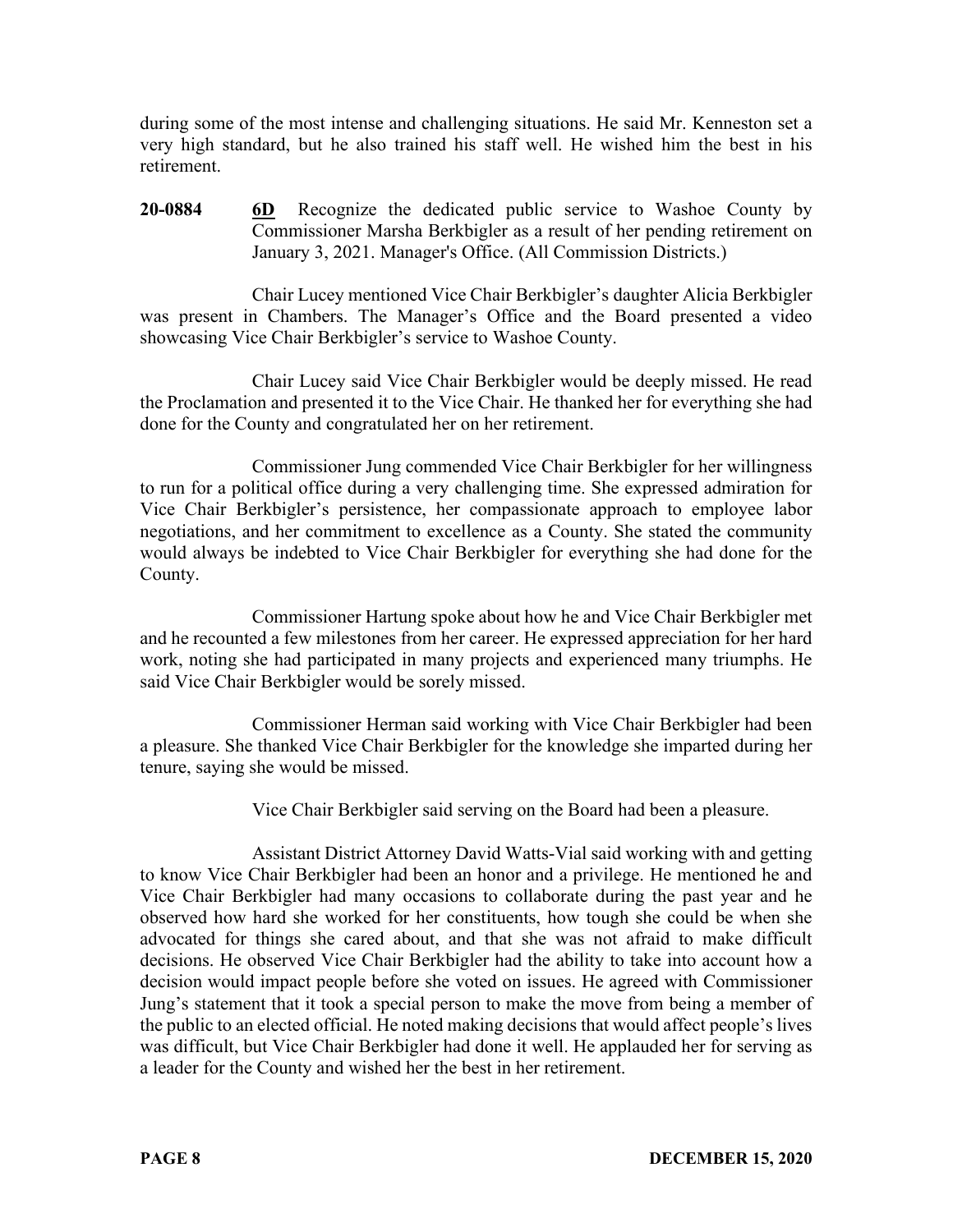Vice Chair Berkbigler said working with Mr. Watts-Vial had been educational.

Mr. Brown asked staff to play the tribute video again. Vice Chair Berkbigler stated she was looking forward to retirement.

On motion by Vice Chair Berkbigler, seconded by Commissioner Herman, which motion duly carried on a 5-0 vote, it was ordered that Agenda Items 6A through 6D be adopted.

## **DONATIONS**

- **20-0885 7A1** Recommendation to: (1) acknowledge various items donated totaling an estimated market value of [\$475.00]; (2) accept donations and acknowledge various items donated to the joint Regional Transportation Commission (RTC) and Washoe County Human Services Agency Stuff a Bus event in support of children in foster care totaling an estimated market value of [\$10,780.00]; (3) accept donations from various donors to Washoe County Human Services Agency to support welfare activities in the amount of [\$1,220.00] retroactive for the period October 1, 2020 through November 20, 2020; and direct the Comptroller's Office to make the necessary budget amendments. Human Services Agency. (All Commission Districts.)
- **20-0886 7A2** Recommendation to accept a donation from the Grace Community Church of Reno, a non-profit religious organization, in the amount of [\$30,000] to provide "welcome kits" for every child and parent entering into the homeless family and maternity shelter on the Washoe County Human Services Agency's Our Place Campus; and direct the Comptroller's Office to make the necessary budget amendments. Human Services Agency. (All Commission Districts.)
- **20-0887 7A3** Recommendation to: (1) acknowledge various items donated totaling an estimated market value of [\$190.00]; and (2) accept donations to the Human Services Agency - Senior Services Fund to support operations of the Washoe County Senior Centers in the amount of [\$500.00] retroactive for the period October 1, 2020 through November 20, 2020; and direct the Comptroller to make the necessary budget amendments. Human Services Agency. (All Commission Districts.)
- **20-0888 7B** Recommendation to accept a one-time donation of [\$280.00] from B.E.V. Catering LLC to the Washoe County Sheriff's Office to be used to support the Washoe County Honor Guard Unit, and if approved, authorize Comptroller's Office to make appropriate budget amendments. Sheriff. (All Commission Districts.)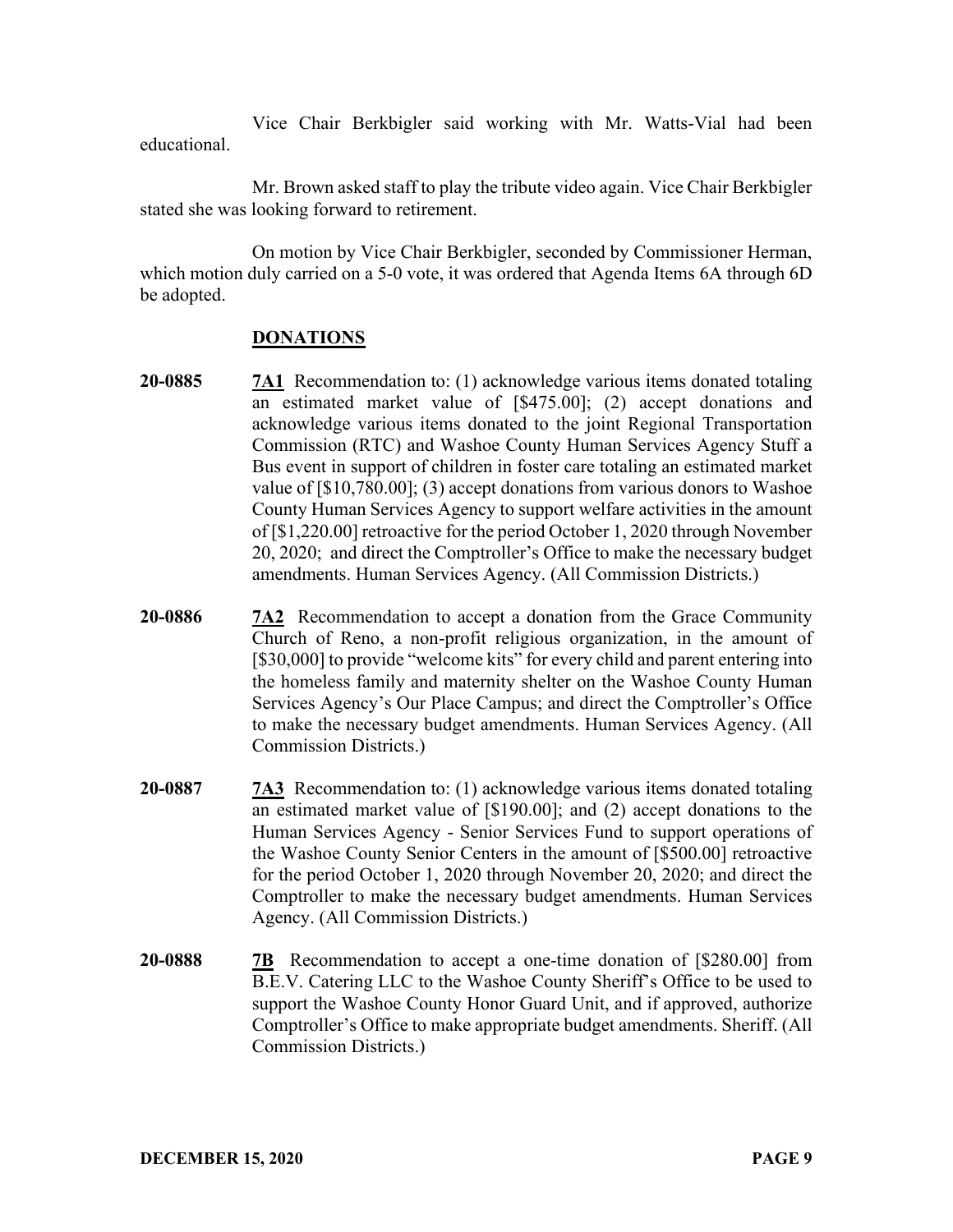Vice Chair Berkbigler read the donations. She said the County was blessed with citizens who cared enough to make donations. She noted Grace Community Church had been a marvelous community partner by donating money for the Our Place campus to help children, the underprivileged, and those with mental health issues. She stated County citizens made donations for a wide variety of services including senior services and the Sheriff's Office.

There was no response to the call for public comment.

On motion by Vice Chair Berkbigler, seconded by Commissioner Hartung, which motion duly carried on a 5-0 vote, it was ordered that Agenda Items 7A1 through 7B be accepted.

# **CONSENT AGENDA ITEMS** – **8A1 THROUGH 8D**

- **20-0889 8A1** Approval of minutes for the Board of County Commissioners' regular meetings of November 10 and November 17, the Board of County Commissioners' special meeting of November 16, and the Board of County Commissioners' concurrent meeting of November 18. Clerk. (All Commission Districts.)
- **20-0890 8A2** Acknowledge the communications and reports received by the Clerk on behalf of the Board of County Commissioners, including the following categories: Communications, Monthly Statements/Reports, and Annual Statements/Reports. Clerk. (All Commission Districts.)
- **20-0891 8B** Recommendation to approve the subcontract between Community Resources for Justice, Inc and the District Attorney's Office and accept federal funding in the amount of [\$47,500; no match required], from the Bureau of Justice Assistance, Office of Justice Programs, Department of Justice to provide funding for a Coordinator to implement changes related to the adoption of Assembly Bill 236 (contracted through an approved temporary employment agency) retroactively from October 15, 2020 through October 14, 2021 and direct the Comptroller to make the necessary budget amendments and retroactively authorize the District Attorney or his designees to sign the subcontract. District Attorney (All commission districts)
- **20-0892 8C1** Discussion and recommendation to appoint Emergency Management Program Coordinator Kelly Echeverria to the position of Emergency Management Administrator per Washoe County Code 65.310 and approve a 10% promotional salary adjustment due to the retirement of Aaron R. Kenneston effective January 4, 2021. Manager's Office. (All Commission Districts.)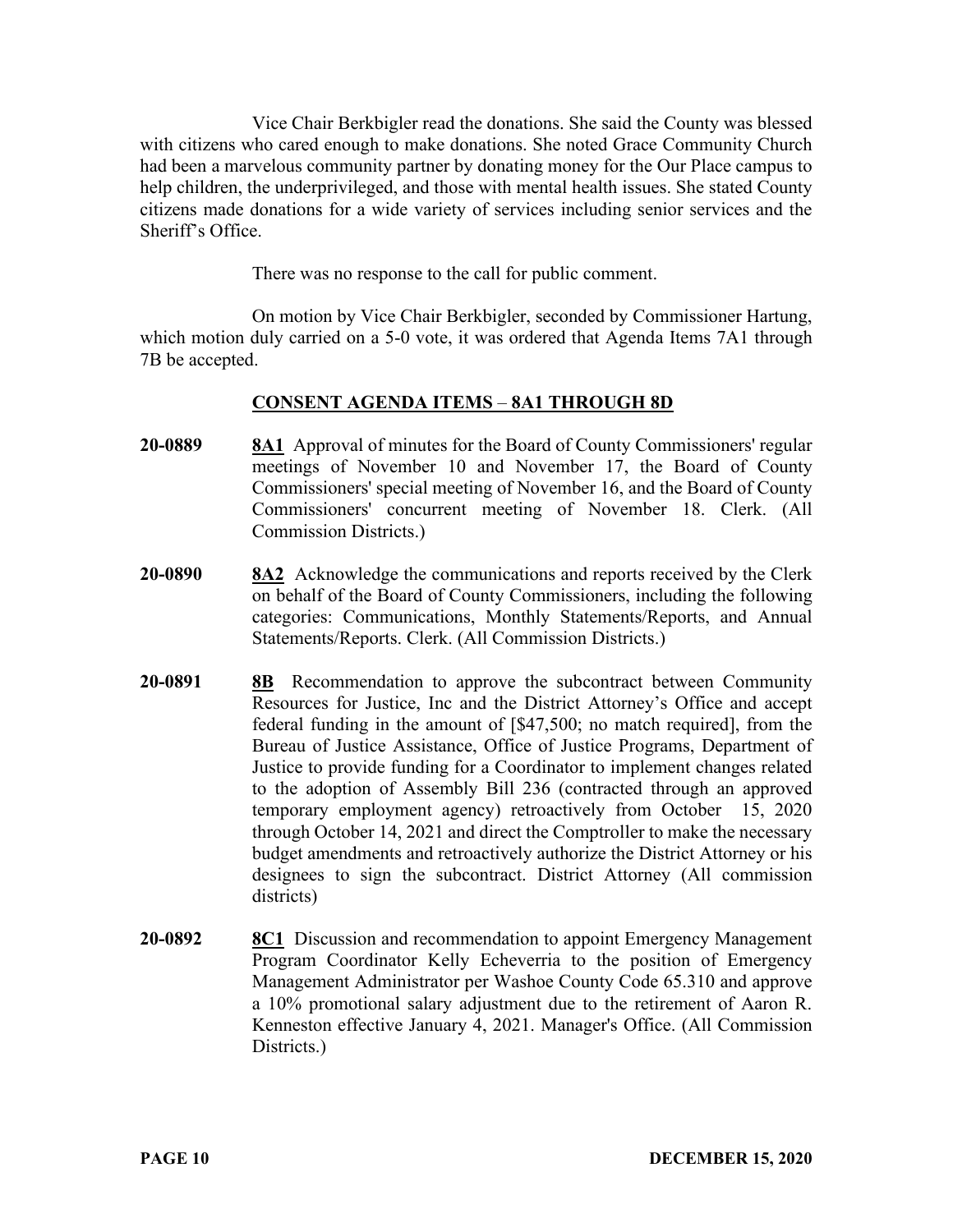- **20-0893 8C2** Recommendation to approve subgrants of Coronavirus Aid, Relief, and Economic Security Act - Coronavirus Relief Fund (CARES), to twenty small businesses in unincorporated Washoe County, in the total amount of \$140,892, to support personal protective equipment, protective retrofits, and working capital; grant periods retroactive from August 1, 2020 through December 30, 2020, and if approved, retroactively authorize Assistant County Manager Dave Solaro to sign the Washoe County Subgrant Agreements; and approve the Resolution necessary for same. Manager's Office (All Commission Districts.)
- **20-0894 8C3** Recommendation to approve a subgrant of Coronavirus Aid, Relief, and Economic Security Act - Coronavirus Relief Fund (CARES), to the Truckee Meadows Fire Protection District in an amount not to exceed \$45,000 to support COVID-19 testing and vaccines and to administer Flu vaccine PODS; grant period retroactive from July 1, 2020 through December 30, 2020, and if approved, authorize the County Manager to sign the Washoe County Subgrant Agreement between Washoe County and Truckee Meadows Fire Protection District; and approve the Resolution necessary for same. Manager's Office. (All Commission Districts.)
- **20-0895 8D** Recommendation to approve increase in hours from 21 to 40 per week for the vacant part-time, benefited Human Services Caseworker III (0.53 FTE, pay grade II, Position # 70005875) to a full-time benefited Human Services Caseworker III (1.00 FTE) with a net fiscal impact of [\$54,067]; and if approved direct Human Resources to make the necessary adjustments. Human Services Agency. (All Commission Districts.)

There was no response to the call for public comment.

On motion by Vice Chair Berkbigler, seconded by Commissioner Herman, which motion duly carried on a 5-0 vote, it was ordered that Consent Agenda Items 8A1 through 8D be approved. Any and all Resolutions pertinent to Consent Agenda Items 8A1 through 8D are attached hereto and made a part of the minutes thereof.

# **BLOCK VOTE – 12 THROUGH 16**

**20-0896 AGENDA ITEM 12** Recommendation to acknowledge receipt of the Preliminary Report of Washoe County Local Government Coronavirus Relief Fund Expenditures for the period of March 1, 2020 through December 30, 2020. Manager's Office. (All Commission Districts.)

There was no response to the call for public comment.

On motion by Vice Chair Berkbigler, seconded by Commissioner Herman, which motion duly carried on a 5-0 vote, it was ordered that Agenda Item 12 be acknowledged.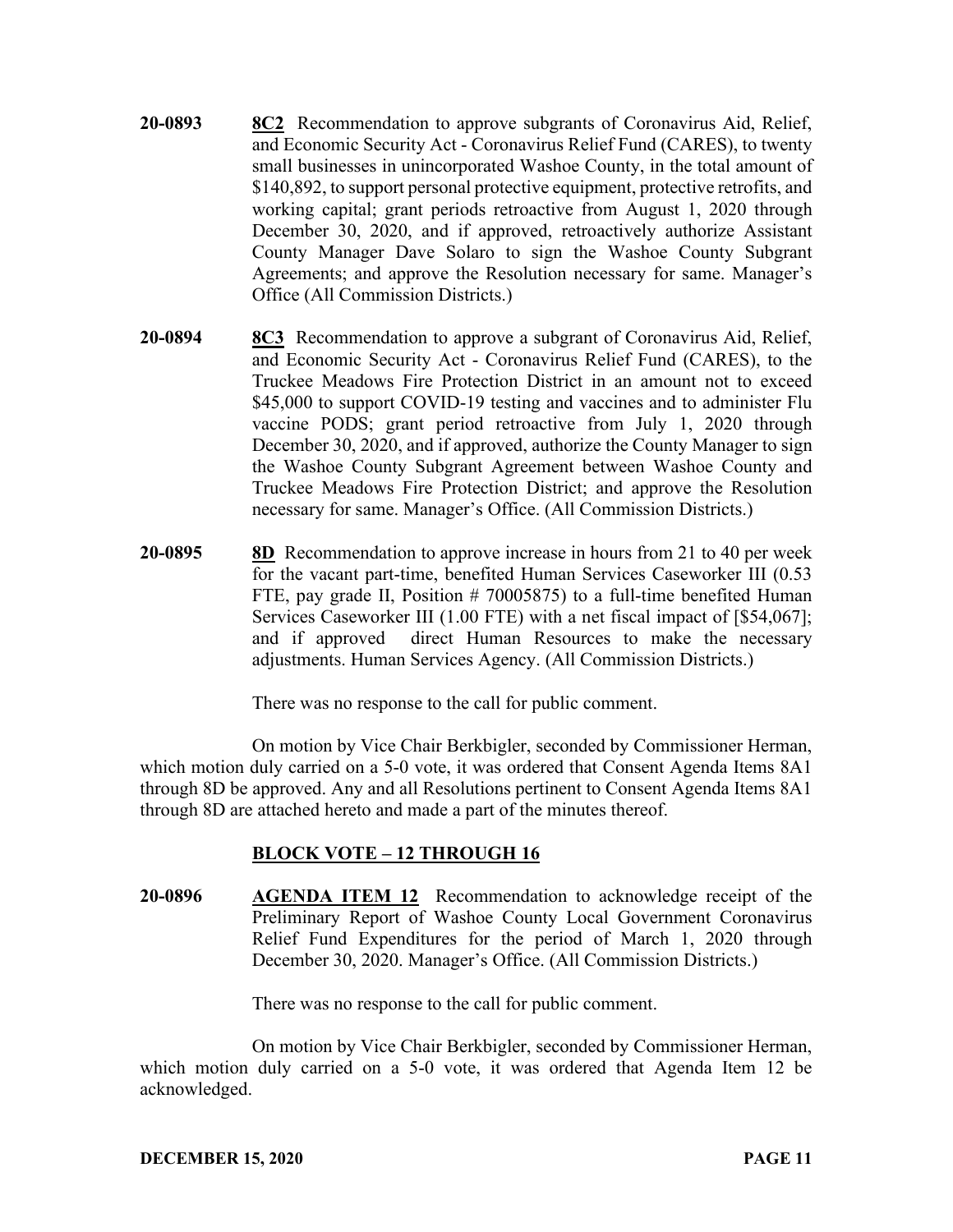**20-0897 AGENDA ITEM 13** Recommendation to approve a subgrant of Coronavirus Aid, Relief, and Economic Security Act - Coronavirus Relief Fund (CARES), to the City of Sparks in an amount not to exceed [\$421,099] for Washoe County's regional share of the investigation of SARS-CoV-2 presence in wastewater and community prevalence monitoring due to the COVID-19 pandemic; with a grant period retroactive from August 1, 2020 through December 30, 2020, and if approved, authorize the County Manager to sign the Washoe County Subgrant Agreement between Washoe County and the City of Sparks; and approve the Resolution necessary for same. Manager's Office. (All Commission Districts.)

There was no response to the call for public comment.

On motion by Vice Chair Berkbigler, seconded by Commissioner Herman, which motion duly carried on a 5-0 vote, it was ordered that Agenda Item 13 be approved and authorized.

**20-0898 AGENDA ITEM 14** Recommendation to accept the OVC FY 2020 Law Enforcement-Based Victim Specialist Program Purpose Area 2: Mid-sized Agencies award from the Department of Justice, Office for Victims of Crime [amount not to exceed \$397,309.00, no match required] to be used to pay for one FTE Victim Witness Advocate as evaluated by the Job Evaluation Committee (JEC), travel, food, operating expenses and victim services expenses for the retroactive grant period of October 1, 2020 - September 30, 2023, and if approved authorize Sheriff Balaam to execute grant award documents; direct Human Resources to create 1.0 FTE Victim Witness Advocate position direct Comptroller's Office to make the necessary budget amendments. Sheriff. (All Commission Districts.)

There was no response to the call for public comment.

On motion by Vice Chair Berkbigler, seconded by Commissioner Herman, which motion duly carried on a 5-0 vote, it was ordered that Agenda Item 14 be accepted, authorized, and directed.

**20-0899 AGENDA ITEM 15** Recommendation to accept grant award from the Bureau of Justice Assistance (BJA) FY 20 DNA Capacity Enhancement and Backlog Reduction (CEBR) Program, Project No 2020-DN-BX-0064 [amount not to exceed \$465,032.00, No County match required], to cover costs related to the DNA backlog reduction and travel, for the retroactive grant term of October 1, 2020 through September 30, 2022 and if approved, authorize Sheriff Balaam to execute grant award documentation, and direct the Comptroller's Office to make the necessary budget amendments. Sheriff. (All Commission Districts.)

There was no response to the call for public comment.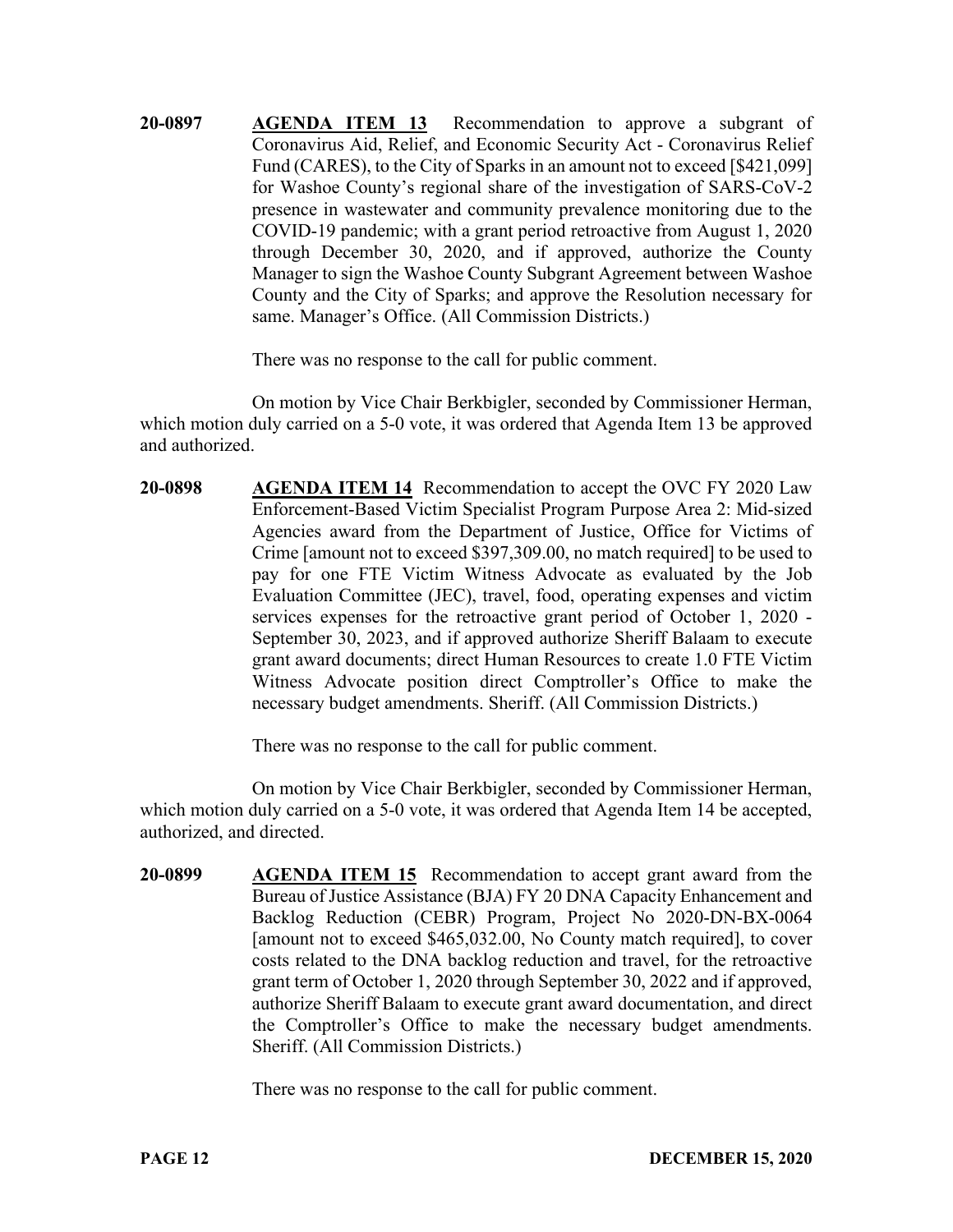On motion by Vice Chair Berkbigler, seconded by Commissioner Herman, which motion duly carried on a 5-0 vote, it was ordered that Agenda Item 15 be accepted, authorized, and directed.

**20-0900 AGENDA ITEM 16** Recommendation to approve the multi-year (FY21- FY25) the multi-year (FY21-FY25) Master Subscription Services Agreement for Proficio ProSOC Security Operations Center as a Service (SOCaaS), through ePlus, Inc., in an amount not to exceed [\$191,130.00] per year, and, if approved, authorize the Purchasing and Contracts Manager to execute the agreement. Technology Services. (All Commission Districts.)

There was no response to the call for public comment.

On motion by Vice Chair Berkbigler, seconded by Commissioner Herman, which motion duly carried on a 5-0 vote, it was ordered that Agenda Item 16 be approved and authorized.

**20-0901 AGENDA ITEM 17** Public Hearing: Appeal of the Washoe County Planning Commission's denial of Regulatory Zone Amendment Case Number WRZA20-0003 (Reno Christian Fellowship) to amend the Southwest Truckee Meadows Regulatory Zone Map, a component of the Southwest Truckee Meadows Area Plan, to change the regulatory zone for 3 parcels (APN: 049-153-10, 11 & 12) totaling 12.55 acres from Low Density Suburban (LDS) (1 dwelling unit/acre maximum- allowing up to 12 units) to Medium Density Suburban (MDS) (3 dwelling units/acre maximum- allowing up to 36 units) for Reno Christian Fellowship, Inc. The parcels are located adjacent to and west of the church. And, if approved, authorize the chair to sign a resolution to this effect. And

> Introduction and first reading of an Ordinance pursuant to Nevada Revised Statutes 278.0201 through 278.0207 adopting a Development Agreement between (1) Washoe County and (2) Reno Christian Fellowship Inc., that the residential density or intensity of use shall not exceed twenty-five (25) units (2 du/ac) total, whether detached or attached on the property, on three parcels (049-153-10, 11  $\&$  12). The term of the agreement is ten (10) years.

> The project is located at the terminus of Zolezzi Lane and west of buildings at 1700 Zolezzi Lane. The project encompasses a total of 3 parcels that total approximately 12.55 acres. The parcels are located within the Southwest Truckee Meadows Area Plan. The property is located within the South Truckee Meadows/Washoe Valley Citizen Advisory Board boundaries and within Washoe County Commission District No.2. (APNS: 049-153-10, 11 & 12).

> Set the public hearing and second reading of the Ordinance for January 12, 2021 and, if adopted, further authorize the Chair to execute the final Development Agreement. Community Services. (Commission District 2.)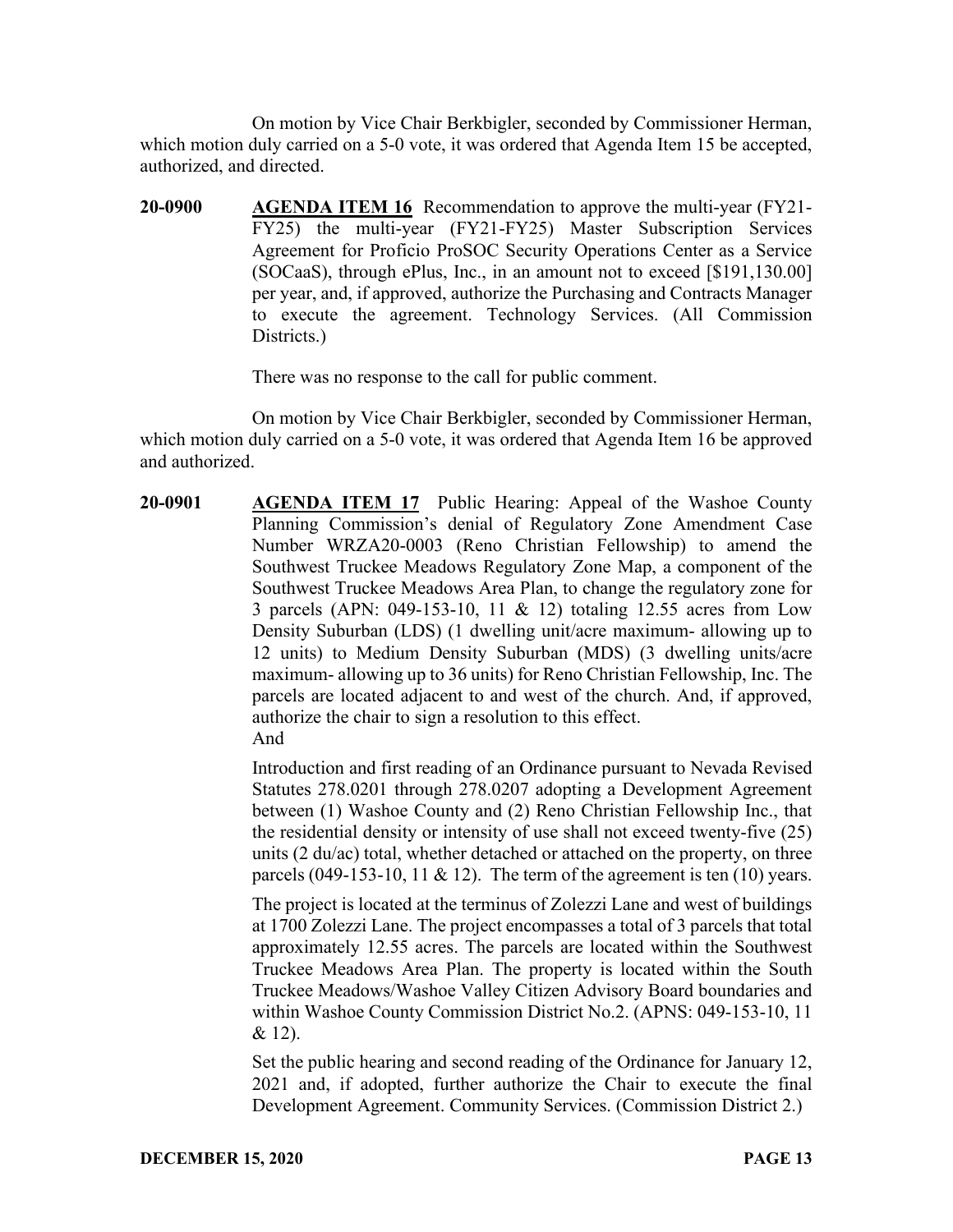Chair Lucey opened the public hearing.

Jan Galassini, County Clerk, read the title for Bill No. 1851.

The Chair stated the appellant would be allowed 10 minutes to provide a presentation.

Mr. Mike Railey from Christy Corporation, Ltd., representing Reno Christian Fellowship, conducted a PowerPoint presentation via Zoom, a copy of which was placed on file with the Clerk. He reviewed slides with the following titles: Reno Christian Fellowship; Project Request; Project Location; Existing Conditions; Purpose; Zoning Considerations; Zoning Compatibility; Land Use Considerations; Future Project; Key Issues; Access; Traffic; Land Use Compatibility; Compatibility; Views; Land Values (2 slides); Spot Zoning; Area Plan Update; Response to Concerns; Facts vs. Rumors; Projects With Similar Lot Sizes; Area Plan and Master Plan (4 slides); Findings (3 slides); and Questions Answers.

Planner Julee Olander conducted a PowerPoint presentation and reviewed slides with the following titles: Appeal WRZA20-0003 (Reno Christian Fellowship); Vicinity Map; Request; Development Agreement; Planning Commission Denial; Analysis (2 slides); Availability of Facilities (2 slides); CAB; Reviewing Agencies; and Possible Motion.

Commissioner Hartung wondered why there were so many non-conforming lots throughout the area plan in the south. The parcels were zoned low density suburban (LDS), but he thought they were actually LDS2. He brought up area plan issues that also existed in Spanish Springs and questioned the reason for so many non-conforming parcels. He recalled LDS zoning could contain two dwelling units per acre but required two halfacre parcels, not average lot sizes of two acres. Ms. Olander indicated the parcels Commissioner Hartung referred to were on Rock Haven Drive and were primarily halfacre lots. She explained the properties had been there since the 1970s and 1980s, and zoning classifications had changed over the years. She stated the current requirement for general rural was 40 acres; however, many properties in Spanish Springs were considered rural but were only five acres or more. She noted many different rural zones existed when zoning classifications were made, which were all converted to one general rural zoning category. She stated the parcels in the proposed areas were under the old classification and were converted to LDS zoning even though they did not conform with current requirements. Commissioner Hartung expressed frustration that zoning changes needed to be made instead of allowing consistency in one area.

Chair Lucey referred to the CAB slide from Ms. Olander's presentation and asked about the option of LDS2, even though he understood LDS2 was not allowable in the area plan. Ms. Olander confirmed LDS2 was not allowed in the Thomas Creek area plan but it was allowed in some other areas. Chair Lucey asked for clarification about the plan for the subject parcel. Ms. Olander corrected herself by stating it was in the Southwest Truckee Meadows Area Plan, and it fell under the Thomas Creek Suburban Character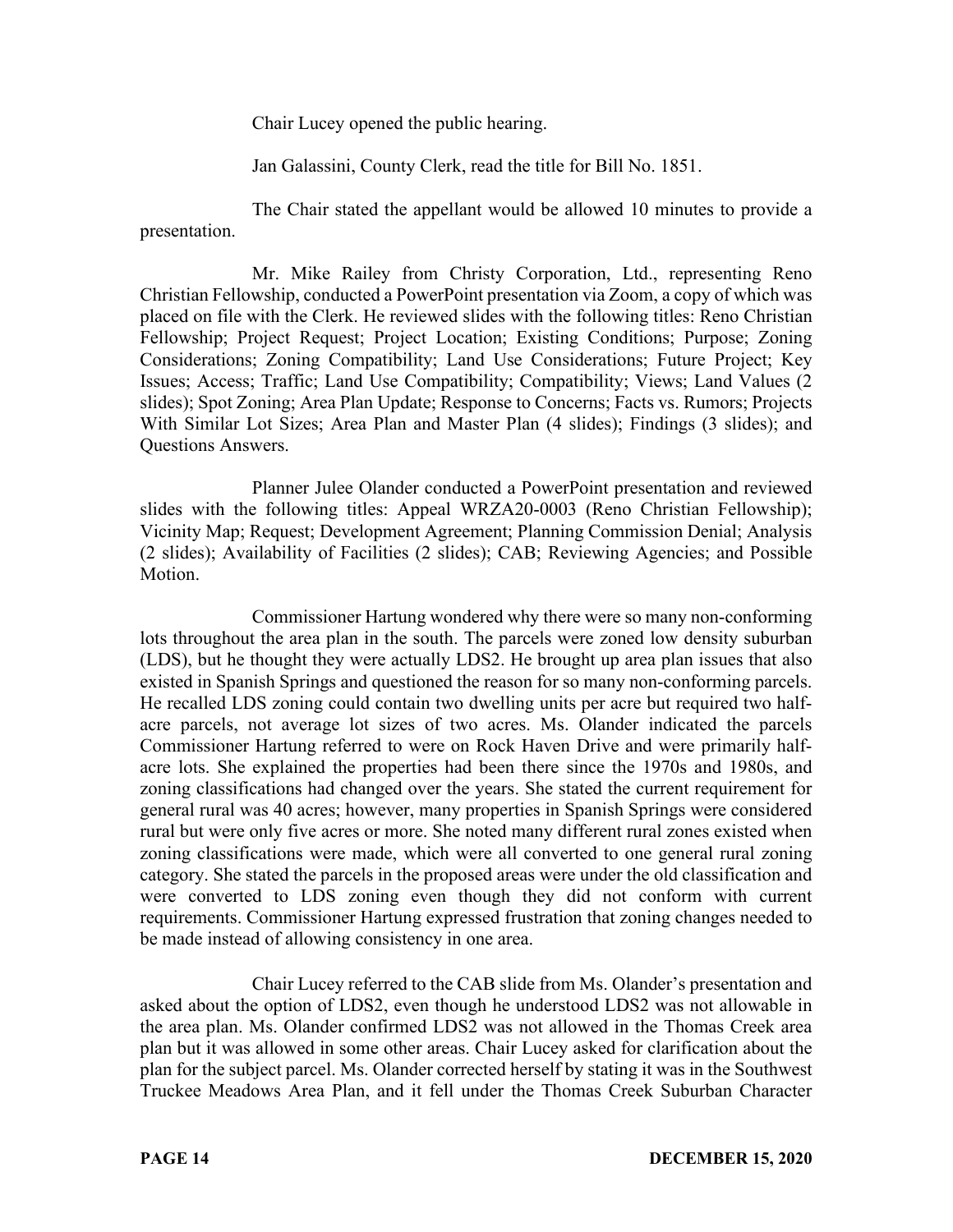Management, which did not allow LDS2. Chair Lucey wondered whether the only options were LDS or medium density suburban (MDS). Ms. Olander replied yes. Chair Lucey asked whether the request, even with the development agreement, was to allow three units per acre under MDS. Ms. Olander stated that was correct.

The following public comments were heard in Chambers via the Zoom app:

Mr. Steve Anderson stated he was a member of the Economic Development Authority of Western Nevada for 12 years. He expressed appreciation for the Commissioners and acknowledged Vice Chair Berkbigler for her service. He requested that the Board support the zone changes for Reno Christian Fellowship (RCF). He believed the request was reasonable and in line with the County plan. He stated funds from the project would be used to build a children's worship center on the church property. He noted RCF was helping the Washoe County School District by supplying laptops. He asserted this project would increase revenue for the County.

Mr. Lars Jensen remarked zoning was an essential factor when individuals purchased homes, and he did not believe zoning should be changed in the proposed area. He opined RCF was attempting to make a change in zoning status that had been in place for 50 years. He asked the Board whether the change was in the interest of the public, noting he did not hear anything in the presentation about public interest. He urged the Board to uphold the denial for zoning changes.

Mr. Matt Konopsis stated he owned property contiguous to the proposed site. He stated Mr. Railey did a good job of framing the narrative for LDS2 but the request was for three units per acre. A development agreement was not binding to the zoning change. He said Thomas Creek, even though it was non-conforming, was comprised of half-acre lots, not half acre zoning as inferred. He opined Commissioner Hartung was correct when he stated Rock Haven was comprised of true half-acre lots. He indicated the lots would be less than half an acre after taking roadways and open space into consideration. He believed comparing Southwest Vista, Somersett, or Lakeridge to the proposed project was unfair. He asserted the 18 parcels contiguous to the proposed site averaged just under one acre. He thought the presentation was subjective and he opposed changing the zoning.

Mr. Brent Brooks stated he was a senior pastor of RCF and he thanked the Board for agendizing this item. He explained the sale of the property would be used to fund a facility to minister to children and families. He stated RCF was committed to being a good neighbor, as it had been for a long time. He spoke about adjustments that were made to reduce the number of houses, which would reduce their profit by about \$1 million. He said the project would increase the value of homes in the community, provide housing, increase tax revenue for the County, and employ builders. He urged the Board to support the zoning change.

Mr. Robbie Bryan stated he had been part of this project from the beginning and was in support of the requested zoning change. Prior to the first citizen advisory board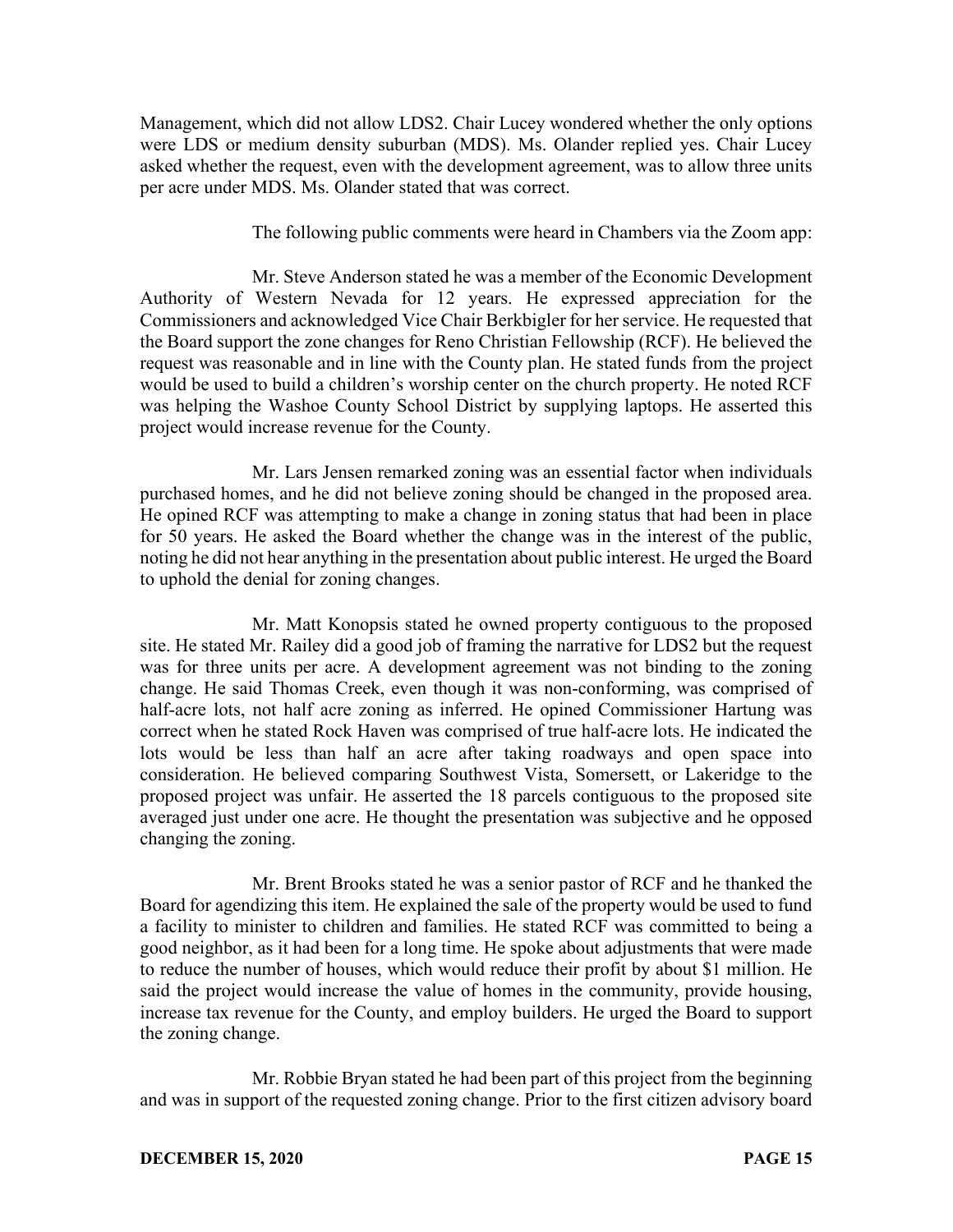(CAB) meeting, Mr. Bryan personally went door to door to inform neighboring property owners of the proposed zoning changes. He stated he went into homes, looked out windows, and discussed views from residents' front porches, yet the neighbors expressed concern that the density was too high even though it was compliant with the area master plan. He said the CAB's recommendation was to change to half-acre density; neighbors applauded the recommendation and thanked them. The zone change request had been adjusted and proposed to accommodate the concerns of the community and Chair Lucey. He indicated the adjustments reduced the value of the land by approximately \$1 million. He asserted RCF gave 10 percent of the money they took in every year to address social justice issues, host an annual truck or treat event, host family events, and provide parenting classes. He stated RCF was one of the first churches to shut down prior to mandates at the start of COVID-19. He urged the Board to support the zoning changes.

Mr. Adam Auerbach stated he was the property owner of two parcels located behind the RCF parcels, but he had never met Mr. Bryan. Citing an email he sent to Ms. Olander regarding rezoning of the RCF project, he wondered whether he could get his zoning changed if this request was approved. Ms. Olander had responded that was possible. He opined changing the zoning could create a situation that would allow property owners to subdivide parcels and increase the density of the area. He asked the Board to deny the zoning changes.

Ms. Kelsie Culbertson stated she attended RCF and expressed support for the zoning changes. She admired the programs RCF provided in the community and wondered why the community was not supportive of the zoning changes. She asserted RCF was extremely involved in the community, and the sale of the property would allow them to provide a safe and healthy place for more community involvement. She urged the Board to consider the rezoning for the RCF property.

Mr. Hal Craddock mentioned a comment Commissioner Hartung made about setting a precedent and Mr. Craddock thought this was not good for the community. He said the request for one-third acre parcels would be lessened once open space, streets, and sidewalks were considered. He stated LDS2 zoning would be more compatible but said MDS zoning was not compatible with one-third acre parcels. Regarding comments made about Southwest Vistas' lots ranging from .344 to .444 acres, he noted the lots east and west of Albuquerque Street combined were 22.14 acres, or a density of .568 acres per home including open space and streets. He stated he did not receive a visit from Mr. Bryan. He opposed the zone change and asserted it would create a bad precedent.

Dr. Gerald Lent stated he had lived in the Southwest Vistas area since 1988 and was opposed to the zone change due to the land usage being inappropriate. The zone change request had been denied and he opined the Board should support the decision of the Planning Commission and the 350 residents who opposed the proposal. He asserted the development agreement included with the agenda was different from Mr. Railey's presentation. He wanted the development agreement reviewed for inconsistencies.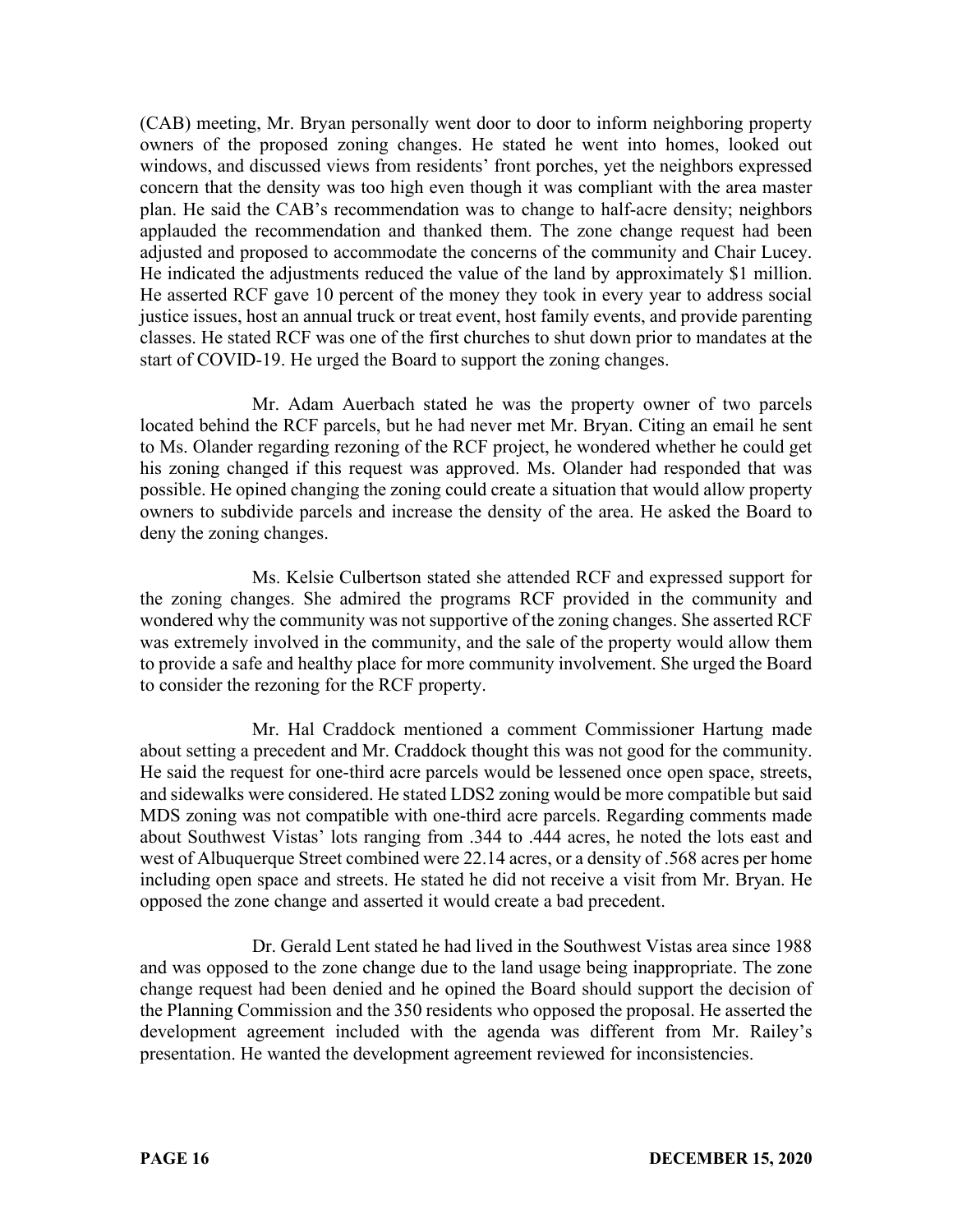Ms. Cheryl Jordan indicated her property bordered the RCF property and she did not receive a visit from anyone about the zoning change. She opined the issue was not about the church and its charity, but about the zoning change. She asserted the only people supporting the zoning change were not residents but part of the church, and she pointed out the change had already been denied twice. She thought smaller lot sizes meant new homes would have two stories in order to increase square footage. She asked the Board to do the right thing for the residents and deny the appeal.

Mr. Alonzo Durham expressed support for the proposed zoning changes. He explained RCF had been a staple in the community, especially in the lives of youths. RCF had worked hard to comply with zoning and they would lose more than \$1 million with the changes, but they agreed because they cared about the community. He urged the Commissioners to vote in favor of the zoning change.

Ms. Ellen Shaw stated the north boundary of the RCF property was her back yard and this came down to quality of life. She agreed RCF did great things in the community and indicated the objections were not against the church. She wondered why the agreement was not being written as LDS2 instead of MDS3. She thought changing the request to LDS2 would change nothing except the security of not having multiple densities in an LDS area.

Ms. Caitlin Evans stated RCF had been wonderful for her family and they demonstrated care for the community. She spoke about the programs RCF provided to families. She thought the project would improve the neighborhood with quality homes on sizable lots. The land sale would provide the ability for RCF to grow and enable them to serve more families in the community. She asked the Board to approve the zoning change.

Ms. Kathy Clewett congratulated Vice Chair Berkbigler on her retirement. Ms. Clewett stated she was a homeowner in the neighborhood where RCF was requesting zoning changes. She opined this item should be a first reading for approval since the Planning Commission was only allowed to make a recommendation on a regulatory zone amendment. She believed the County would appreciate RCF paying property taxes which they had not paid during the time they owned the property. She thought this was not the right thing for the neighborhood and, based on the proposed map, the parcels would not be on half-acre lots after infrastructure was built.

Ms. Linda Schneider-Erber explained her property was next to RCF's property and it was on a .773-acre parcel. She mentioned parcels around the RCF property were all larger than the proposed lot sizes. She asserted the neighborhood did not oppose the church or what they did, they opposed the zoning change. She explained the reason she moved to the Southwest Vistas was for the open space. She asserted RCF should adhere to the zoning of LDS if they truly wanted to be good neighbors. The CAB recommended the project be denied and more than 350 people who lived in the neighborhood opposed the zoning change. She asked for the zoning to remain LDS.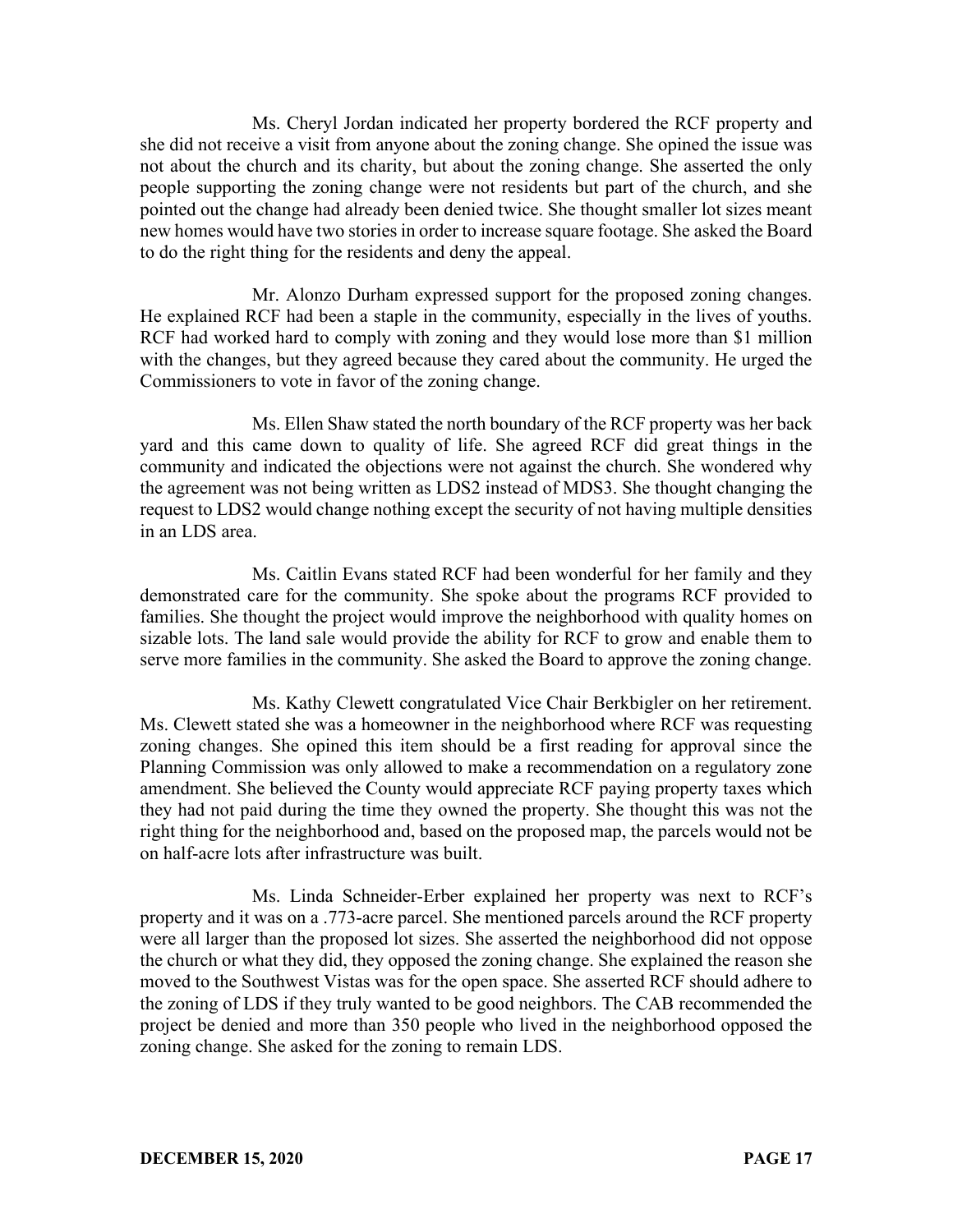Mr. Ken Greene asserted the proposed number of houses could not mathematically fit with half-acre parcels. He stated RCF did great things for the community, but their proposed zoning would be inconsistent with existing zoning. He compared this project to the Pine Bluff development where larger parcels were proposed to incorporated with smaller parcels. He thought the price point was high considering the parcel size. LDS was intended to create and preserve areas for single family detached homes on one-acre lots with a minimum lot size of 17,500 square feet. Every existing parcel met that requirement and this change would be considered spot zoning. He urged the Board to deny the application.

Ms. Lisa Mitchel stated her property backed up to the subject property, and she expressed concern about the property being purchased exclusively for the views. She indicated she was not opposing the RCF building, she was opposed to the zoning change to MDS. She feared two-story homes would be built, obstructing her views. She predicted they would have to build two story homes based on lot sizes, and that would impede views and reduce the value of her home. She opined the sale of the property at LDS zoning would still allow RCF to generate enough revenue to continue their great work in the community. She asked the Board to deny the zoning change to MDS.

Mr. Steve Erger indicated his property backed up to the subject property. He stated he opposed spot zoning, fearing his views would be blocked by two-story homes. He remarked houses could be built on the proposed property, but he wanted the zoning to remain the same as the surrounding parcels. He added privacy would be an issue and expressed concern that people would look down into his parcel. He stated flooding had been an issue in the past and he was afraid additional homes could increase the risk. He indicated flooding had not been addressed in the development plan. He was unsure whether the legal limit of houses that could be built would be enforced, but quality homes could be built on the existing lot sizes, he opined. He opposed the zoning change and asked the Board to deny the request.

Mr. Mike Jordan stated he strongly opposed any change in the existing LDS zoning. He explained RCF had been gifted the property many years ago and had done nothing with it; they would make 100 percent profit if they developed it with the current zoning. He noted that 12 quality homes would be an asset to the community, but questioned the compelling need to double the amount of homes on this parcel. He asked how changing the zoning from LDS to MDS served the public good.

Ms. Galassini indicated 193 individual comments were received via email in support of the proposed project, as was a petition containing 353 signatures opposing the rezoning; these would be placed on record.

Chair Lucey closed the public hearing.

Chair Lucey said he generally supported development and growth in the County. He acknowledged RCF had done many good things for the community, but that did not dictate what actions should be taken for zoning on a piece of property. Quality of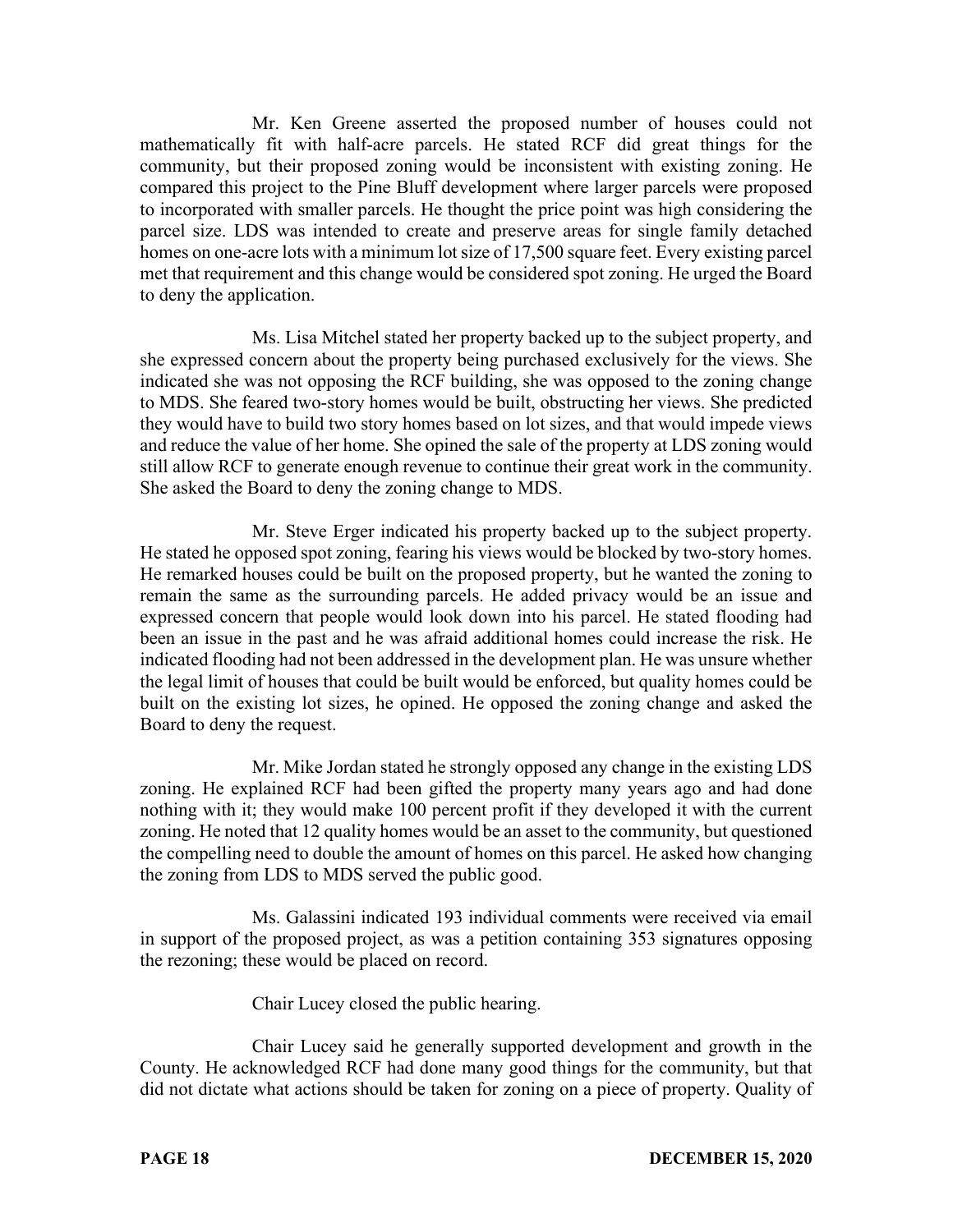life and views were not solid reasons for making the decision related to denying or supporting a project. He summarized the proposed agreement was for a change in the regularity zone from LDS, which allowed one dwelling unit per acre, to MDS, which allowed three dwelling units per acre. The development agreement was for 25 homes on 12.5 acres, but that did not include roads, right of ways, and common areas. These features would result in the parcels having less than a half-acre per dwelling unit. He explained he could not support a zoning change based upon the math of the lot sizes. He said the County was working on updating master plans and area plans, but the area plan for the project was still in effect. He could not support creating a precedent on an approval that did not fit with the plan. He asserted the roundabout needed to be reworked to accommodate ingress and egress.

Commissioner Hartung echoed many of Chair Lucey's comments. He said nobody questioned RCF's commitment to the community; this item concerned a land use change and discussion of a zoning change. He was under the impression that staff would update area plans and address non-conforming parcels. He brought up a property owner in Spanish Springs who wanted to divide her 20-acre parcel into two 10-acre parcels but was unable to do so because of the general rural zoning. He was vexed to learn how many plans in the region contained non-conforming parcels. He asked for the appellant to reach 21,780 square feet per parcel including infrastructure, which would be considered LDS.

On motion by Chair Lucey, seconded by Commissioner Hartung, which motion duly carried on a 5-0 vote, it was ordered that the Board deny the appeal and affirm the decision of the Planning Commission to deny Regulatory Zone Case #WRZ20-0003 (Reno Christian Fellowship). The denial is based on the inability to make the findings required by Section 110.810.30, findings.

#### **20-0902 AGENDA ITEM 18** Public Comment.

There was no response to the call for public comment.

#### **20-0903 AGENDA ITEM19** Announcements/Reports.

Commissioner Jung reminded everyone that the way to get through difficult times was to work together. She and the other Commissioners extended happy holiday wishes to the citizens of Washoe County.

Chair Lucey thanked the Commissioners for their participation in the lengthy meeting. He acknowledged many people were upset when they left the meeting. He said the Commissioners had a difficult job and he thought they deserved a commendation for their willingness to assume their roles. He wished Vice Chair Berkbigler well in her retirement.

\* \* \* \* \* \* \* \* \* \* \*